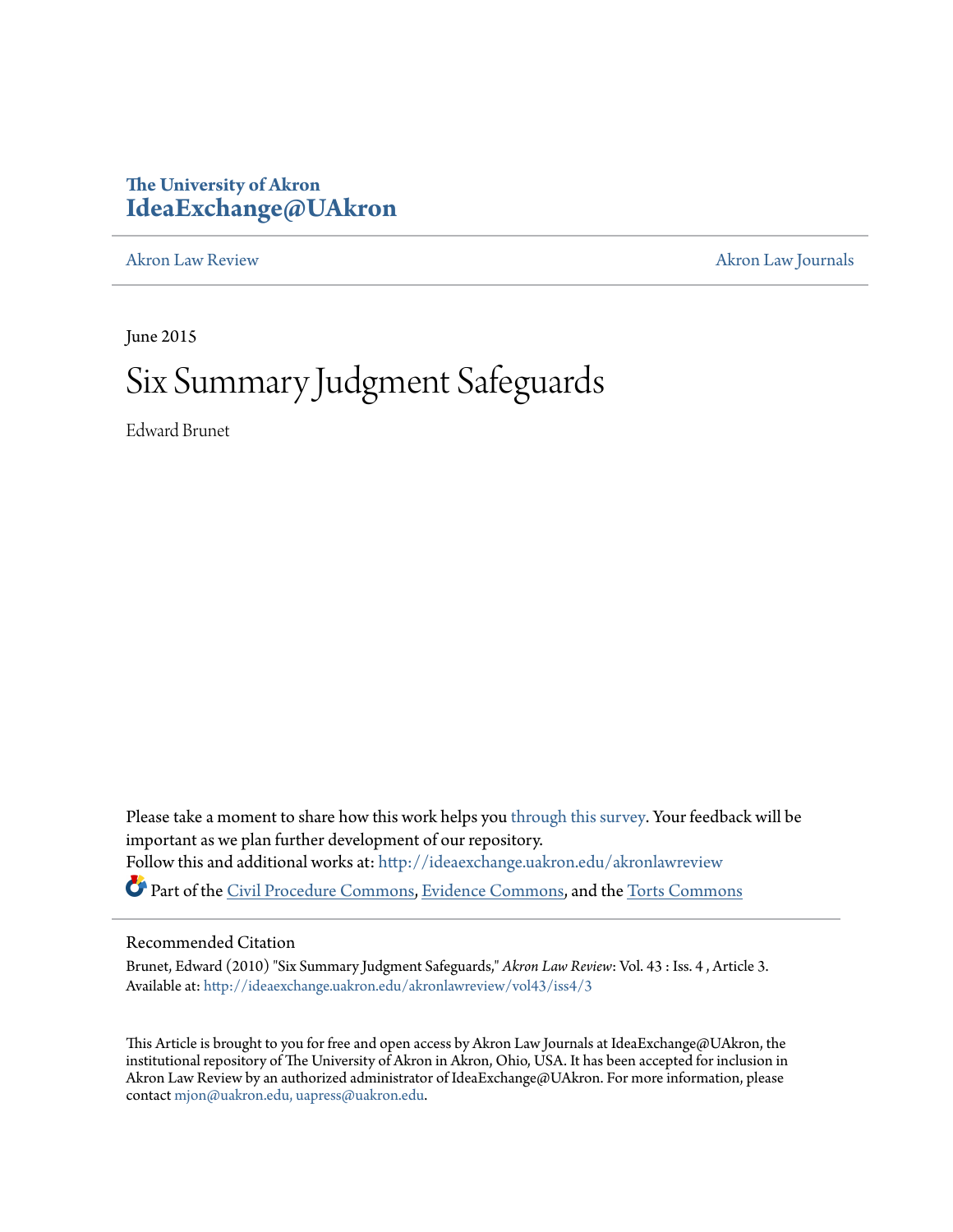# *Edward Brunet*\*

*Summary judgment is under attack. Critics have called summary judgment unconstitutional, overused, a radical rule derived from more modest origins, and ineffectual. One rarely hears anyone willing to praise summary judgment. Existing summary judgment discourse appears moody and negative. Nevertheless, summary judgment provides numerous advantages and efficiencies. Summary judgment helps settlement chances by clarifying factual and legal issues and decreasing risk. A denial of the motion creates a settlement premium by increasing the costs and risk. In addition several "safeguards" exist that prevent erroneous grants of summary judgment. These safeguards include (1) the discretionary ability of the trial judge to deny summary judgment by identifying a single disputed factual issue; (2) robust de novo appellate review; and (3) a liberal ability to call a helpful "time-out" available under Rule 56(f) to take a focused quantum of discovery essential to combat a summary judgment request. Other potential safeguards,*  including (1) the weighing of inferences favoring the non-movant; (2) *allowing the non-movant to introduce inadmissible evidence; and (3) a "handle with care" label applicable to only selected types of cases, work less well.* 

| II. Summary Judgment is Inherently Discretionary          |  |
|-----------------------------------------------------------|--|
| Because of the Power to Find a Disputed Issue of Fact1168 |  |
| III. "Handle with Care" Mantra: Leading Cases Caution     |  |
| <b>Against Granting Summary Judgment in Particular</b>    |  |
|                                                           |  |
|                                                           |  |
| B. Handle with Care in Negligence Litigation  1174        |  |
|                                                           |  |

1

<sup>\*</sup> Henry J. Casey Professor of Law, Lewis & Clark Law School. I thank Rochelle Martinsson for valuable research assistance. Any errors are mine. Thanks to the Carr Ferguson Faculty Research Fund for its support of this research.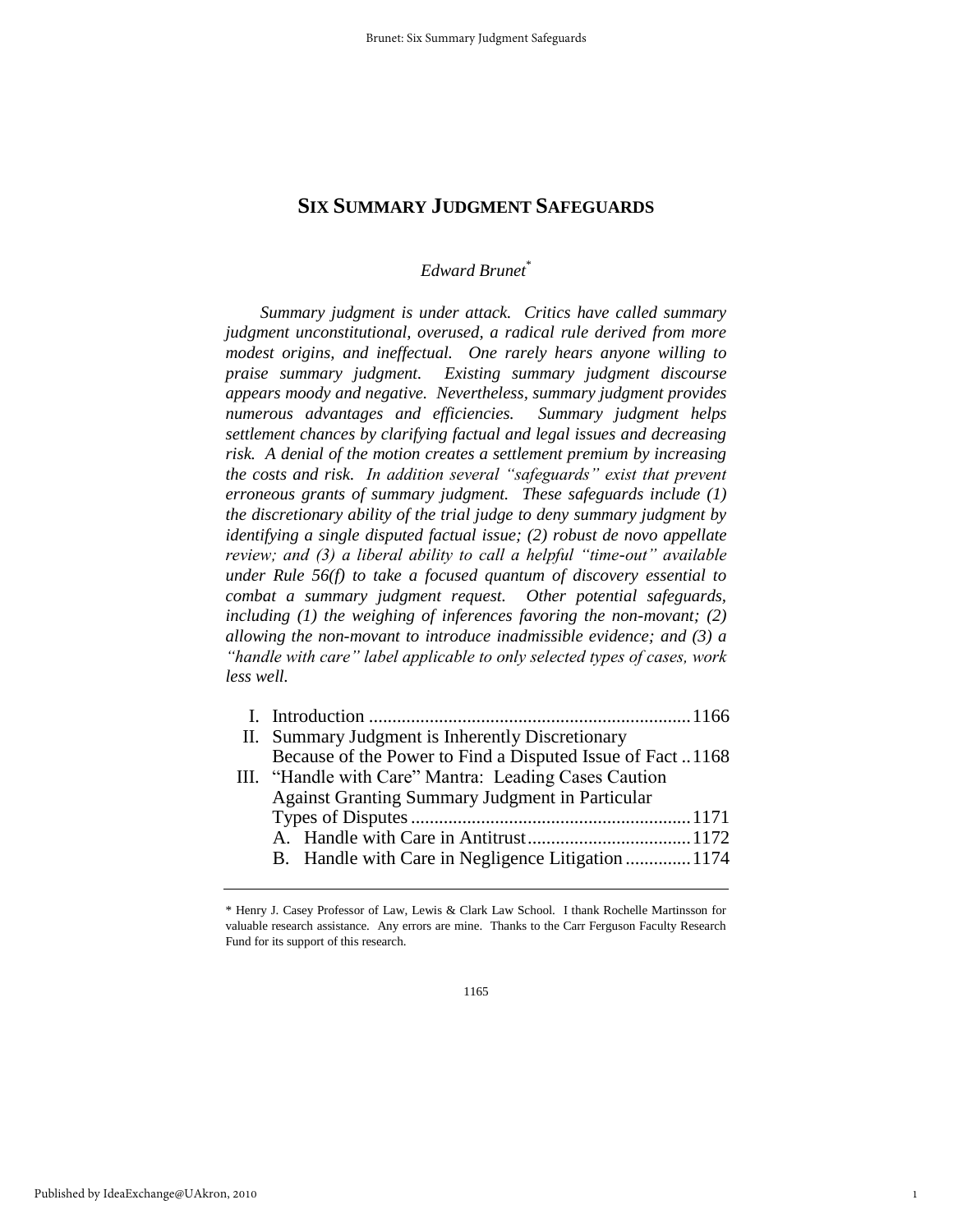| 1166 | <b>AKRON LAW REVIEW</b>                                    | [43:1165] |
|------|------------------------------------------------------------|-----------|
|      | C. Handle with Care in Civil Rights Litigation 1175        |           |
|      |                                                            |           |
|      | V. The Weigh Inferences in Favor of the Non-Movant         |           |
|      |                                                            |           |
|      | VI. De Novo Appellate Review Provides a Moderate           |           |
|      |                                                            |           |
|      | VII. Cutting Evidentiary Slack to the Underdog by Allowing |           |
|      | the Non-Movant to Introduce Inadmissible Evidence1183      |           |
|      | VIII. Conclusion: Re-Evaluating Summary Judgment           |           |
|      |                                                            |           |

# I. INTRODUCTION

Summary judgment is under attack. Respected commentators and judges have criticized summary judgment in multiple ways. Professor Thomas argues that summary judgment is unconstitutional because it did not exist at common law and violates the historical test set forth textually in the Seventh Amendment.<sup>1</sup> Judge Patricia Wald worries that trial judges are too quick to grant summary judgment and that Federal Rule of Civil Procedure  $56<sup>2</sup>$  "has assumed a much larger role in civil case dispositions than its traditional image portrays . . . to the point where fundamental judgments about the value of trials and especially trials by jury may be at stake."<sup>3</sup> Professor Stephen Burbank describes the original 1938 Federal Rule 56 as a "radical transformation" of earlier versions of a much more confined procedure.<sup>4</sup> Professor Schneider concludes that courts grant a disproportionate number of defendants' summary judgment requests in cases raising gender discrimination.<sup>5</sup>

<sup>1.</sup> Suja A. Thomas, *Summary Judgment is Unconstitutional*, 93 VA. L. REV. 139, 139 (2007) (arguing that summary judgment conflicts with the common law axiom that the jury decides the facts); Suja A. Thomas. *Why Summary Judgment is Still Unconstitutional: A Reply to Professors Brunet and Nelson,* 93 IOWA L. REV. 1667, 1667 (2008) (attacking articles seeking to defend the constitutionality of summary judgment). "In Suits at common law, where the value in controversy shall exceed twenty dollars, the right of trial by jury shall be preserved . . . ." U.S. CONST. amend. VII.

<sup>2.</sup> Unless otherwise specified, this article refers to the current version of the Federal Rules of Civil Procedure, effective Dec. 1, 2009.

<sup>3.</sup> Patricia Wald, *Summary Judgment at Sixty*, 76 TEXAS L. REV. 1897, 1898 (1998). *Accord*, Richard L. Steagall, *The Recent Explosion in Summary Judgments Entered by the Federal Courts Has Eliminated the Jury From Political Power*, 33 S. ILL. L. REV. 469, 496-99 (2009) (setting forth litany of problems caused by overuse of summary judgment).

<sup>4.</sup> Stephen Burbank, *Vanishing Trials and Summary Judgment in Federal Civil Cases: Drifting Toward Bethlehem or Gomorrah?*, 1 J. EMP. LEG. STUD. 591, 591 (2004).

<sup>5.</sup> Elizabeth M. Schneider, *The Dangers of Summary Judgment: Gender and Federal Civil Litigation*, 59 RUTGERS L. REV. 705, 760 (2008). *See also*, Elizabeth M. Scheider, *The Changing*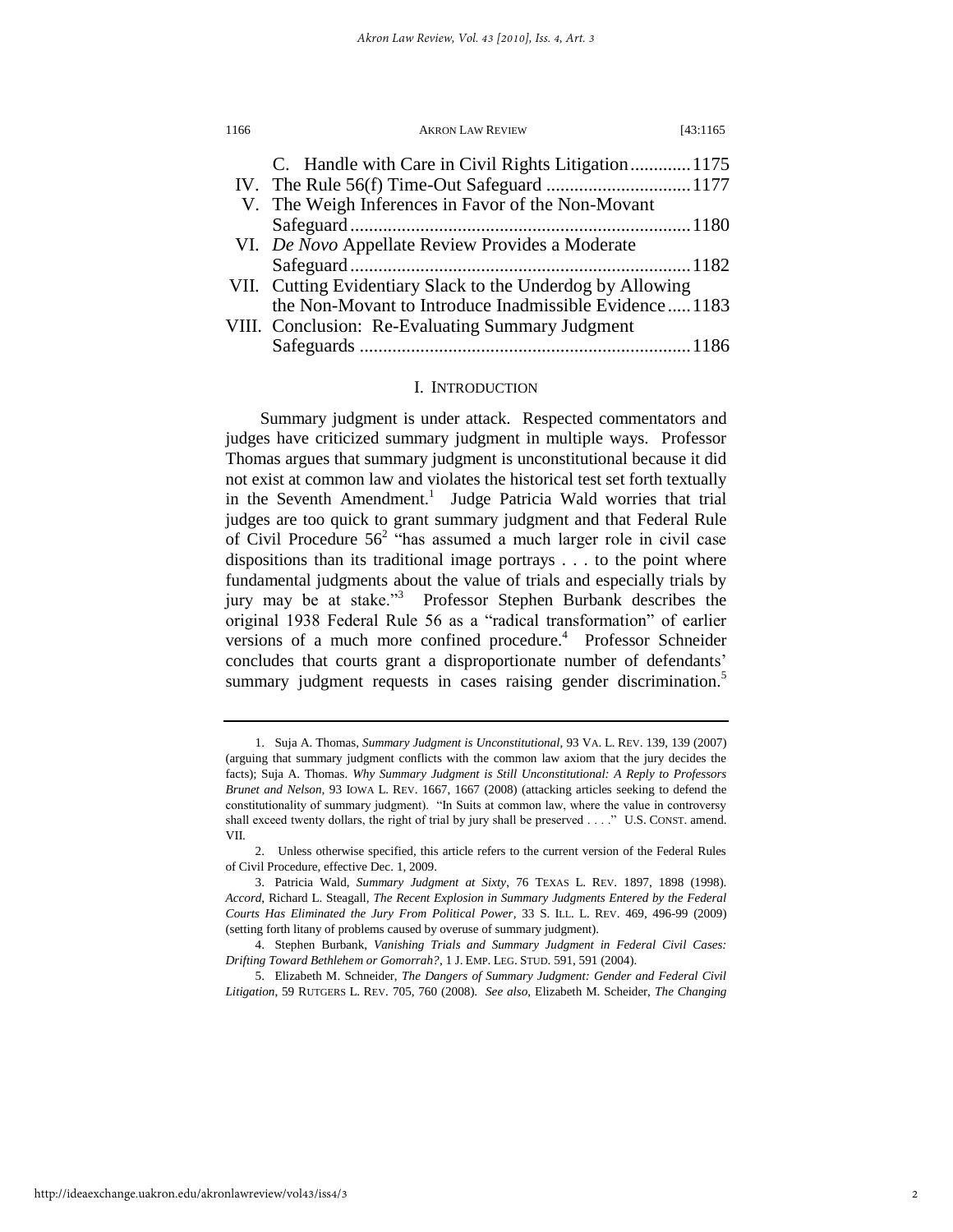Professor John Bronsteen delivered the ultimate criticism by strongly urging that summary judgment be eliminated and defending this revolutionary suggestion by asserting that the progress and settlement of civil litigation would be relatively unchanged by his proposal.<sup>6</sup>

Today"s summary judgment discourse is moody and negative. Rarely is anything positive said about summary judgment.<sup>7</sup> Nonetheless, summary judgment advances several important policies. Summary adjudication places proof responsibilities upon the parties in an efficient "put up or shut up" way. $8$  This summary judgment burden of production insures that only those cases with legitimate disputed issues of fact merit a trial and thereby conserves expensive and scarce trial and jury resources. The summary judgment process facilitates the identification of the issues in litigation and similarly aids the determination of the relevant legal rules to be applied.

Summary judgment also plays an important role in the desirable promotion of settlement. By focusing the parties' attention on the quality of the facts and law that supports a claim or defense, the availability of summary judgment makes the relevant facts and law less asymmetric and creates a more certain assessment of the strengths and weaknesses of a case. $\degree$  As the issues in a case become less risky, the chances of settlement increase.

Once a motion for summary judgment is made and denied, the settlement value for the non-movant generally is enhanced. This dynamic deters frivolous summary judgment motions by placing a risk of loss on the moving party. In a very real sense, the availability of summary judgment creates a "summary judgment premium" in a case in the form of increased risk of loss that will drive up the cost of settlement for the defendant who moves for summary judgment and raise potential settlement value for the nonmovant, usually the plaintiff. The existence

*Shape of Federal Pretrial Practice: The Disparate Impact on Civil Rights and Employment Discrimination Cases,* 158 U. PA. L. REV. 517 (2010).

<sup>6.</sup> John Bronsteen, *Against Summary Judgment*, 75 GEO. WASH. L. REV. 522 (2007).

<sup>7.</sup> *But see* David Rosenberg & Randy Kozol, *Solving the Nuisance-Value Settlement Problem: Mandatory Summary Judgment*, 90 VA. L. REV. 1849 (2004) (recommending required Rule 56 motions to achieve more accurate settlements).

<sup>8.</sup> *See* Koszola v. Bd. of Educ. of City of Chi., 385 F.3d 1104, 1111 (7th Cir. 2004) (describing summary judgment as a ""put up or shut up" moment in a lawsuit, when a party must show what evidence it has that would convince a trier of fact to accept its version of events."). *Accord*, Johnson v. Cambridge Indus., Inc., 325 F.3d 892, 901 (7th Cir. 2003).

<sup>9.</sup> *See* EDWARD BRUNET, CHARLES CRAVER, & ELLEN DEASON, ALTERNATIVE DISPUTE RESOLUTION: THE ADVOCATE"S PERSPECTIVE (3d ed. 2006) (positing that certainty and the lessening of risk facilitate settlement).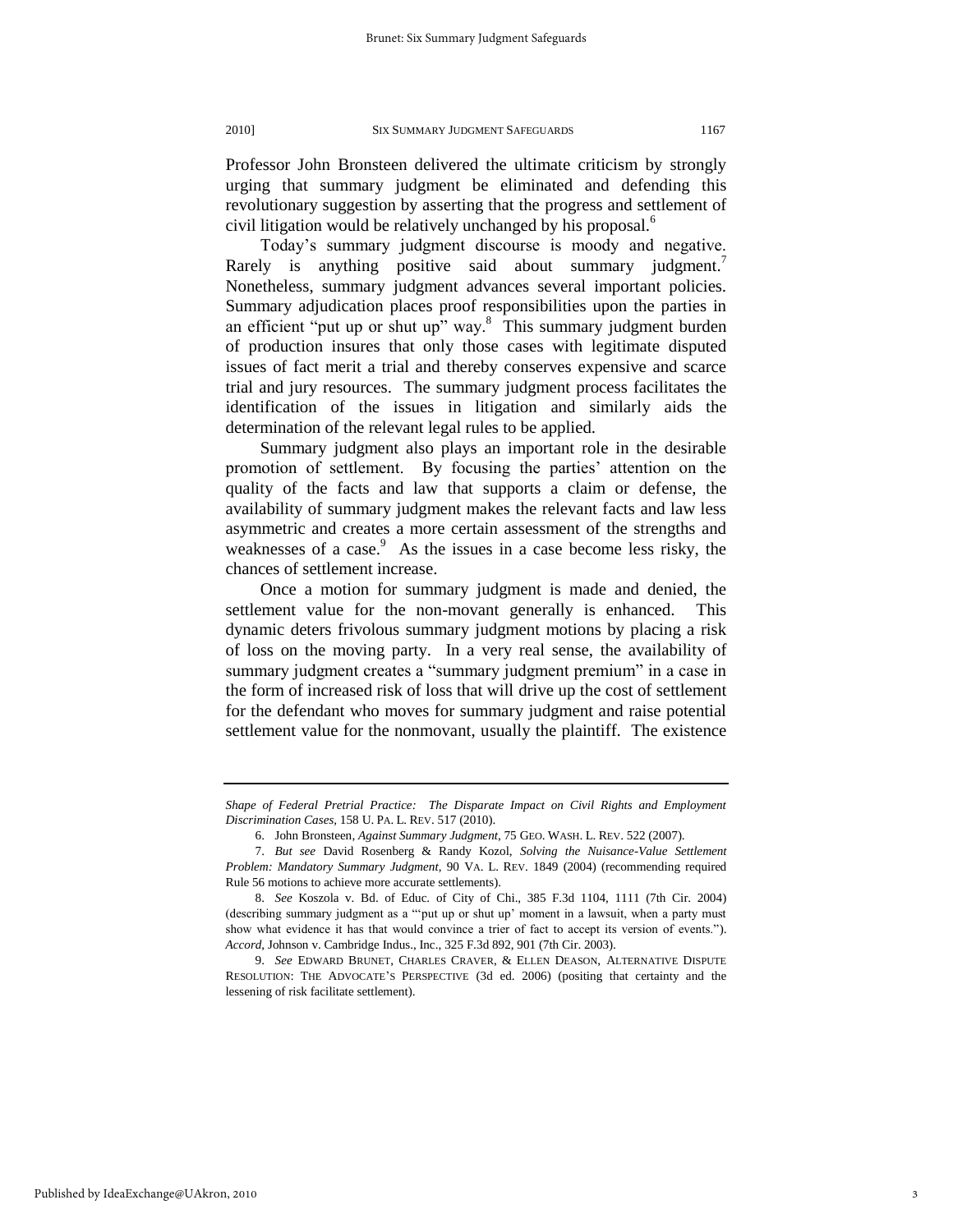#### 1168 AKRON LAW REVIEW [43:1165

of this premium discourages the filing of weak summary judgment motions to avoid a summary judgment premium.

This article sets forth a more optimistic assessment of the current status of summary judgment. Numerous potential safeguards deter improper grants of summary judgment motions and serve to temper trial judges who are prone to rule favorably on summary judgment requests. While some of the safeguards act more as ineffectual clichés or slogans, others provide a set of significant deterrents to overly adventuresome treatment of Rule 56 motions. The goal of this article is to critique six possible summary judgment safeguards and, in so doing, to determine whether the state of contemporary summary judgment is as bleak as leading critics describe.

# II. SUMMARY JUDGMENT IS INHERENTLY DISCRETIONARY BECAUSE OF THE POWER TO FIND A DISPUTED ISSUE OF FACT

Summary judgment is inherently discretionary. Despite the restoration of the mandatory "shall grant" language as part of the 2009 Amendments to Rule  $56$ ,<sup>10</sup> the mechanics of summary judgment retain a giant dose of discretion for the trial judge. A Rule 56 motion must be denied if the trial court finds a single issue of disputed fact. This timeworn slogan vests a huge quantum of authority in the hands of a judge inclined to deny summary judgment.

The ease of denying a summary judgment motion through this technique is evident from decisions that emphasize the presence of just one disputed issue of fact. For example, in *Carerra v. Maurice J. Sopp & Son*, the court reversed a grant of summary judgment in a wrongful death and negligence case brought by pedestrians and their families against a truck service center following truck collision with pedestrians.<sup>11</sup> The court held a fact issue existed with regard to causation, and stated, "If *any* triable issue of fact exists, it is error for the trial court to grant a party's motion for summary judgment."<sup>12</sup>

<sup>10.</sup> Effective Dec. 1, 2010, FED. R. CIV. PRO. RULE 56(a) will read in relevant part, "The court shall grant summary judgment if the movant shows that there is no genuine dispute as to any material fact and the movant is entitled to judgment as a matter of law." COMM. ON RULES OF PRACTICE & PROCEDURE, JUD. CONF. OF THE U.S., PROPOSED AMENDMENTS OF CIVIL RULES 26 AND 56, at Rules Appendix C-6, -9, -25 (May 8, 2009) (Revised June 15, 2009) (hereinafter 2009 Amendments). *See* www.uscourts.gov/rule/newrules6.htm (confirming effective date of December 1, 2010). Stephen S. Gensler, *Must, Should, Shall*, 43 Akron L. Rev. 1141 (2010).

<sup>11. 99</sup> Cal. Rptr. 3d 268 (Ct. App. 3d Div. 2009).

<sup>12.</sup> *Id.* at 276 (emphasis added). *Accord*, Johnson v. United Cerebral Palsy/Spastic Children"s Found. of L.A. & Ventura Counties, 93 Cal. Rptr. 3d 198, 208-19 (Ct. App. 3d Div. 2009) (reversing summary judgment in suit brought by former employee against former employer under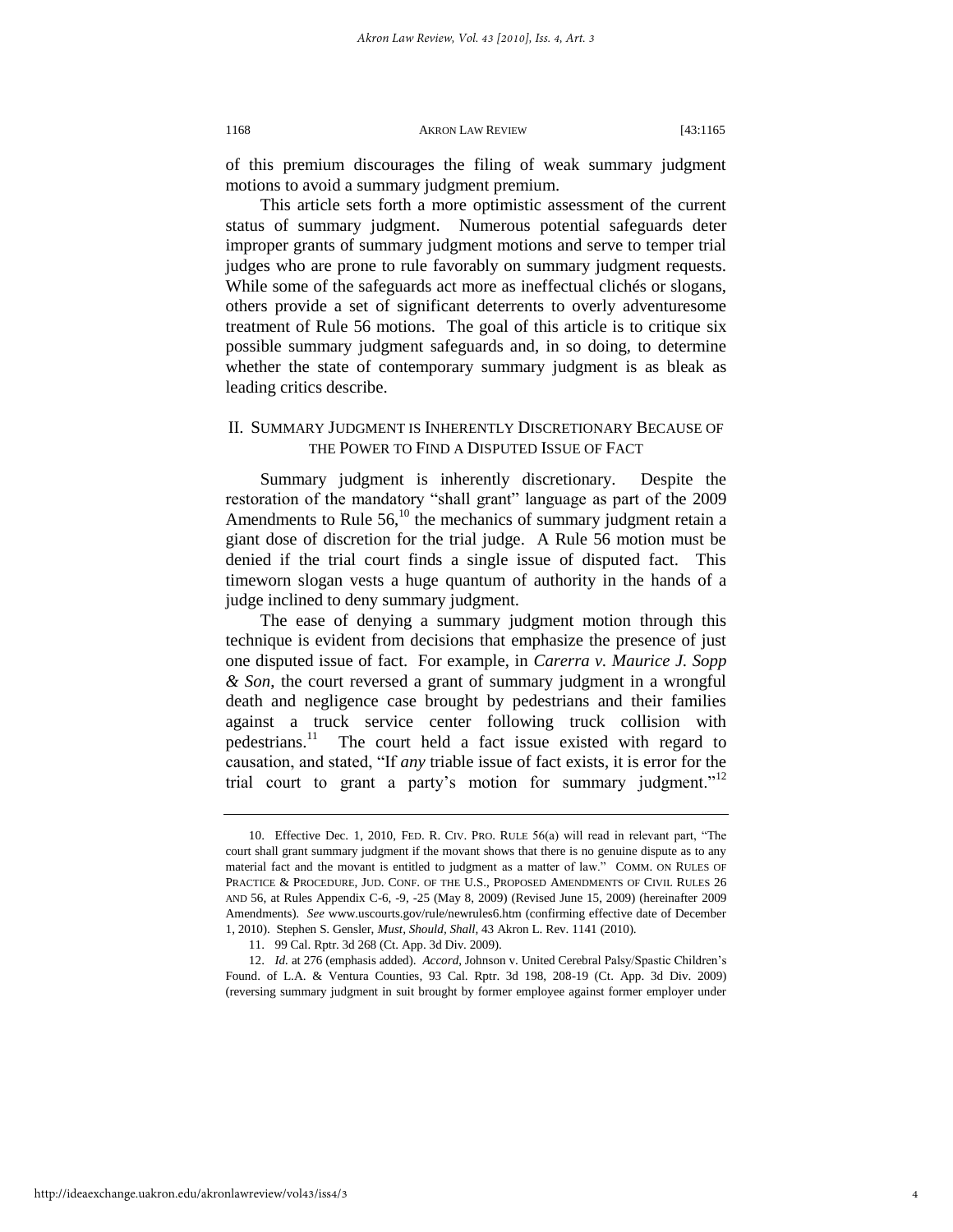Numerous decisions reverse summary judgment and stress the need to do so because of the existence of a single issue of contested fact.<sup>13</sup>

The language of Rule 56 itself provides textual support for the presence of a degree of discretion to deny summary judgment. The Rule demonstrates the wide latitude afforded to a trial judge in denying summary judgment, including a minimal threshold requirement of finding even one disputed issue of material fact.<sup>14</sup>

Several recent decisions boldly assert that summary judgment is a discretionary mechanism. The Fifth Circuit expansively explains the district court's ability to deny summary judgment "even if the movant otherwise successfully caries its burden of proof if the judge has doubt as to the wisdom of terminating the case before trial."<sup>15</sup> Some courts appear to base this power upon the broad inherent authority to manage trial court pre-trial procedure.<sup>16</sup>

14. *See* FED. R. CIV. P. 56(g); FED. R. CIV. P. 56(h), 2009 Amendments, *supra* note 10, at Rules Appendix C-29-30.

the California Fair Employment and Housing Act, holding a genuine issue of material fact existed as to whether employer"s reason for firing pregnant employee was pretextual, and stating, "If . . . we find that *one or more* triable issues of material fact exist, we must reverse the summary judgment.") (emphasis added).

<sup>13.</sup> *See, e.g.*, Hayim Real Estate Holdings, LLC v. Action Watercraft Int"l, Inc., 15 So.3d 724, 728 (Fla. 3d Dist. Ct. App. 2009) (reversing summary judgment in action for breach of contract, fraudulent concealment, and nondisclosure brought by purchaser of commercial real property against seller, holding factual issue remained as to whether seller attempted to actively conceal known defects, and stating, "If the evidence raises the slightest doubt on any issue of material fact, if it is conflicting, if it will permit different reasonable inferences, or if it tends to prove the issues, it should be submitted to the jury as a question of fact to be determined by it."); Bond v. Giebel*,* 787 N.Y.S.2d 512, 513 (App. Div. 2005) (affirming denial of summary judgment in action brought by snowmobiler against owner of parked vehicle to recover for injures allegedly sustained during collision with vehicle, holding fact issue as to location of owner"s vehicle at time of accident precluded summary judgment, and stating that "to defeat a motion for summary judgment the opposing party must show facts sufficient to require a trial of *any* issue of fact.") (emphasis added; internal quotations omitted); Slagle v. Hubbard, 29 P.3d 1195, 1198 (Or. Ct. App. 2001) (reversing summary judgment in negligence action brought by injured passenger against minor driver and his parents, holding genuine issue of material fact existed as to whether drivers acted tortiously when they raced along highway, and stating that "there is at least a genuine issue of material fact concerning whether [the two minor drivers] acted "in concert" with one another as they sped down [the highway].")

<sup>15.</sup> Veillon v. Exploration Servs., Inc., 876 F.2d 1197, 1200 (5th Cir. 1989) (affirming trial court"s denial of summary judgment in injury action based on the Jones Act and general maritime law).

<sup>16.</sup> *See, e.g.*, Hallwood Plaza, Inc. v. United States, 84 Fed. Cl. 804, 811 (2008) (denying motion for summary judgment in action alleging breach of performance and lease agreement, and noting that "although summary judgment is designed to secure the just, speedy and inexpensive determination of every action, a trial court has the discretion to deny summary judgment if there is reason to believe that the better course would be to proceed to a full trial.") (citation omitted; internal quotations omitted); Metric Constr. Co. v. United States, 73 Fed. Cl. 611, 614 (2006) (denying summary judgment in construction contract dispute and stating that "even if the court is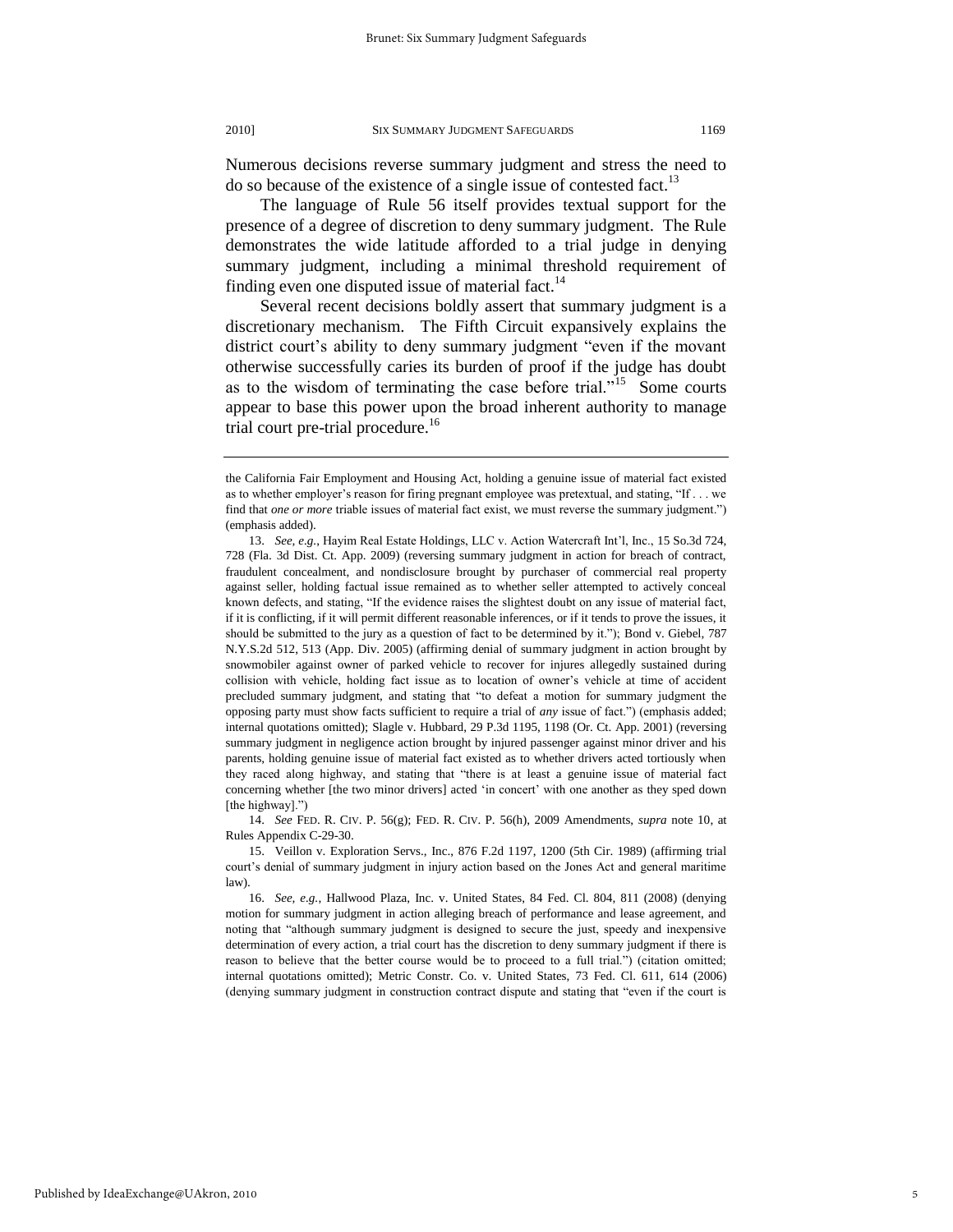<span id="page-6-0"></span>Friedenthal and Gardner assert a clear Rule 56 basis for authority to deny summary judgment despite the absence of any disputed issues of material fact.<sup>17</sup> They contend that discretion to deny is consistent with the intent of the 1938 original version of the rules and find support in the 1986 trilogy of summary judgment landmark decisions.<sup>18</sup> Friedenthal and Gardner also base this discretion to deny in the nature of federal practice, presumably in the trial judge's inherent management powers.<sup>19</sup>

<span id="page-6-2"></span><span id="page-6-1"></span>I see little in the 1986 trilogy to support such discretion to deny summary judgment.<sup>20</sup> Each of these three Supreme Court decisions upheld summary judgment and commentators stress the celebratory spirit of the Court regarding the important viability of the summary judgment weapon.<sup>21</sup> These decisions focused on the mechanics of summary judgment by clarifying that a directed verdict standard governed Rule 56 motions and by forging a trial-like burden shifting dynamic that placed a light burden of production upon a movant that lacked the burden of proof at trial.<sup>22</sup> Such mechanical norms have no discretionary elements and seem to undercut Friedenthal"s and Gardner"s thesis that the 1986 trilogy supports their discretion to deny position.<sup>23</sup>

The alternative authority for discretion to deny advanced by Friedenthal and Gardner has merit. Much of the procedures and

17. Jack H. Friedenthal & Joshua E. Gardner, *Judicial Discretion to Deny Summary Judgment in the Era of Managerial Judging*, 31 HOFSTRA L. REV. 91, 94-104 (2002).

18. *Id*. *See* [Matsushita Elec. Indus. Co., v. Zenith Radio Corp., 475 U.S. 574 \(1986\);](https://web2.westlaw.com/find/default.wl?tf=-1&rs=WLW10.03&serialnum=1986115992&fn=_top&sv=Split&tc=-1&pbc=0626D267&ordoc=0292219567&findtype=Y&db=780&vr=2.0&rp=%2ffind%2fdefault.wl&mt=208) [Celotex](https://web2.westlaw.com/find/default.wl?tf=-1&rs=WLW10.03&serialnum=1986132677&fn=_top&sv=Split&tc=-1&pbc=0626D267&ordoc=0292219567&findtype=Y&db=780&vr=2.0&rp=%2ffind%2fdefault.wl&mt=208)  [Corp. v. Catrett, 477 U.S. 317 \(1986\);](https://web2.westlaw.com/find/default.wl?tf=-1&rs=WLW10.03&serialnum=1986132677&fn=_top&sv=Split&tc=-1&pbc=0626D267&ordoc=0292219567&findtype=Y&db=780&vr=2.0&rp=%2ffind%2fdefault.wl&mt=208) [Anderson v. Liberty Lobby, Inc., 477 U.S. 242 \(1986\).](https://web2.westlaw.com/find/default.wl?tf=-1&rs=WLW10.03&serialnum=1986132674&fn=_top&sv=Split&tc=-1&pbc=0626D267&ordoc=0292219567&findtype=Y&db=780&vr=2.0&rp=%2ffind%2fdefault.wl&mt=208) 

19. *See* Friedenthal & Garnder, *supra* not[e 17,](#page-6-0) at 99.

20. *See supra* note [18.](#page-6-1) 

22. *Id.* at 231.

23. *See* Friedenthal & Gardner, *supra* not[e 17,](#page-6-0) at 94-104.

convinced that the moving party is entitled to [summary judgment] the exercise of sound judicial discretion may dictate that the motion should be denied, and the case fully developed.") (quoting McLain v. Meier, 612 F.2d 349, 356 (8th Cir. 1979)); U.S. Specialty Ins. Co. v. Skymaster of Va., Inc., 123 F. Supp. 2d 995, 998 (E.D. Va. 2000) (granting summary judgment to aviation insurer in dispute concerning pilot's misrepresentation of his medical condition to Federal Aviation Administration, but noting that a "trial judge has broad discretion to determine whether to deny [a] motion for summary judgment."); Commercial Union Ins. Co. v. Porter Hayden Co., 698 A.2d 1167, 1179-80 (Md. 1997) (suggesting, in action for declaratory judgment to determine whether a comprehensive general liability insurer had a duty to defend and indemnify the insured installer of insulation containing asbestos, that a court may deny summary judgment for several reasons, and that a court ordinarily possesses "discretion to refuse to pass upon, as well as discretion affirmatively to deny, a summary judgment request in favor of a full hearing on the merits; and this discretion exists even though the technical requirements for entry of such a judgment have been met.") (emphasis omitted).

<sup>21.</sup> *See, e.g.*, John E. Kennedy, *Federal Summary Judgment: Reconciling* Celotex v. Catrett *with* Adickes v. Kress *and the Evidentiary Problem under Rule 56*, 6 REV. LIT. 227, 228-30 (1987) (stating that *Celotex* "signal[s] a significant change of attitude toward grants of summary judgment.").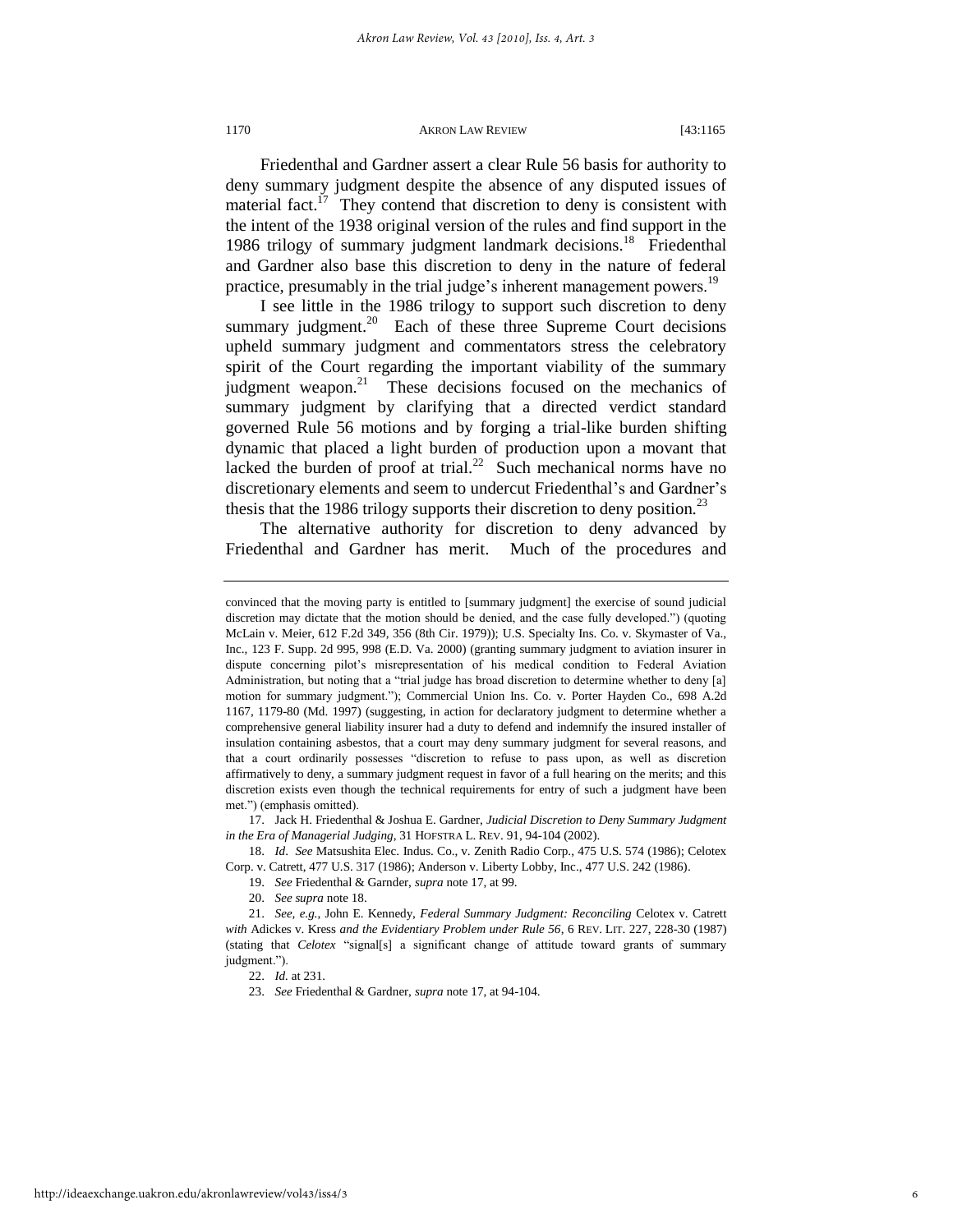philosophy of the 1938 passage of the Federal Rules of Civil Procedure smacked of equity and its primary tool, discretion.<sup>24</sup> The 1938 text was premised on a divide between mandatory "shall" rules and discretionary "shall" norms. $25$  Not surprisingly, over time district judges made extensive use of their clear and purposeful discretionary powers and forged an equity-like "judicial management movement."<sup>26</sup>

# III. "HANDLE WITH CARE" MANTRA: LEADING CASES CAUTION AGAINST GRANTING SUMMARY JUDGMENT IN PARTICULAR TYPES OF **DISPUTES**

The presence of leading decisions that preach and caution that summary judgment must be treated with special care in selected varieties of disputes has the potential for discouraging grants of summary judgment. Nonetheless, several problems plague this potential safeguard. First, the "Handle with Care" label lacks any textual support in Rule  $56<sup>27</sup>$  Second, this canon of summary judgment construction flies directly in the face of a transsubstantive interpretation of the Federal Rules of Civil Procedure.<sup>28</sup> Third, a warning or caution to take care when considering a summary judgment in a particular type of case is not a firm rule capable of certain and clear operation. Nevertheless, numerous decisions announce such a cautionary attitude in negligence, antitrust, and civil rights cases. Using powerful language, many cases seem to deny summary judgment on this basis.<sup>29</sup>

29. *See*, *e.g.*, Christensen v. Georgia-Pacific Corp., 279 F.3d 807, 813 (9th Cir. 2002) (reversing summary judgment in negligence action brought by injured longshoreman and asserting that "summary judgment is rarely granted in negligence cases because the issue of "whether the defendant acted reasonably" is ordinarily a question for the trier of fact.") (quoting Martinez v. Korea Shipping Corp., 903 F.2d 606, 609 (9th Cir. 1990)); Toscano v. Prof"l Golfers Ass"n*,* 258 F.3d 978, 982 (9th Cir. 2001) (affirming summary judgment in action alleging unlawful restraint of trade under the Sherman Act, but noting that "summary judgment is disfavored in complex antitrust litigation where motive and intent are important, proof is largely in the hands of the alleged conspirators and relevant information is controlled by hostile witnesses."); Forsyth v. Humana, Inc.,

<sup>24.</sup> *See*, *e.g.*, Steven Subrin, *How Equity Conquered Common Law: The Federal Rules of Civil Procedure in Historical Perspective*, 135 U. PA. L. REV. 909 (1989).

<sup>25.</sup> *See* Edward Brunet, *The Triumph of Efficiency and Discretion over Competing Complex Litigation Policies*, 10 REV. LITIG. 273, 297-306 (1991).

<sup>26.</sup> Judith Resnik, *Managerial Judges*, 96 HARV. L. REV. 374, 376-78 (1982).

<sup>27.</sup> *See* FED. R. CIV. P. RULE 56; 2009 Amendments, Rules Appendix C-25-30.

<sup>28. &</sup>quot;The Court has usually hewed to a "transsubstantive" approach to the Federal Rules of Civil Procedure, construing and applying them uniformly without regard to the nature of a particular claim except where the Rules themselves specifically provide otherwise." Harold S. Lewis, Jr., *Book II. Civil Rights Litigation: Practice and Procedure*, *in* STEPHEN YAGMAN & HAROLD S. LEWIS, POLICE MISCONDUCT AND CIVIL RIGHTS: FEDERAL JURY PRACTICE AND INSTRUCTIONS § 12-100 (2d ed. 2002).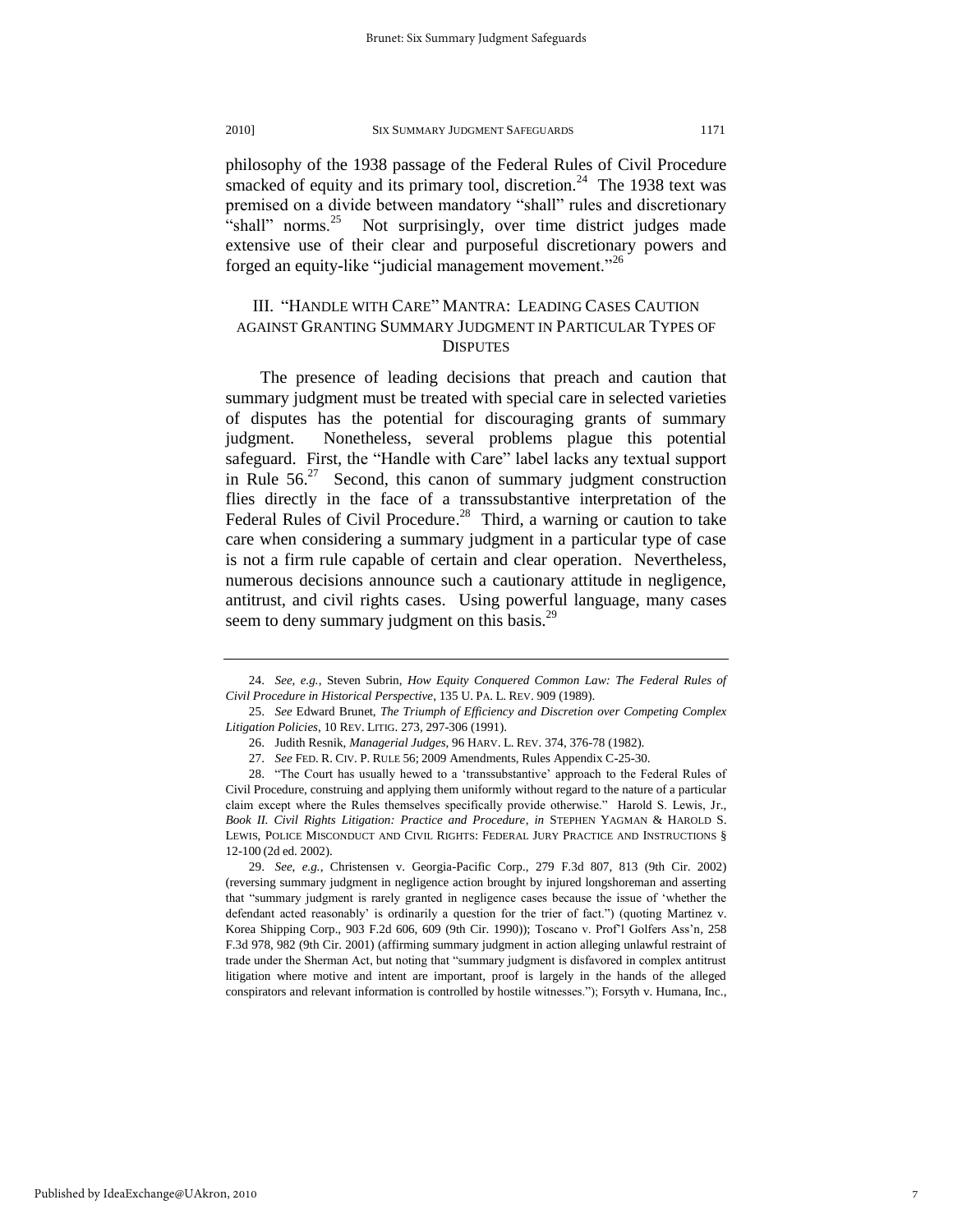# *A. Handle with Care in Antitrust*

An examination of such a cautionary attitude seems most idiosyncratic in antitrust litigation. After all, the reinstatement of summary judgment in *Matsushita* signaled that use of Rule 56 is both appropriate and available in antitrust disputes.<sup>30</sup> Leading commentators in the field of antitrust assert that courts have applied a "remarkably expansive" version of summary judgment in the antitrust field. $31$  The influence of *Poller v. CBS*, once a major impediment to granting a summary judgment in an antitrust case,<sup>32</sup> appeared to be decreased substantially by a series of post-*Poller* decisions.<sup>33</sup>

<span id="page-8-0"></span>We currently live in an era in which the courts appear to support the use of summary judgment as a means to dispose of antitrust cases. I have recently asserted that "antitrust summary judgment is alive, diverse, and working."<sup>34</sup> Summary judgment's availability in antitrust litigation is essential because the possibility of obtaining treble damages and statutory attorney"s fees provides an incentive to file potentially equivocal claims.<sup>35</sup> Leading decisions regarding the use of antitrust summary judgment emphasize the transsubstantive nature of Rule  $56<sup>36</sup>$ 

<sup>114</sup> F.3d 1467, 1478 (9th Cir. 1997) (reversing summary judgment in action against insurer under the Employee Retirement Income Security Act (ERISA), the Sherman Act, and the Racketeer Influenced and Corrupt Organizations Act (RICO), and asserting that "complex antitrust cases . . . invariably involve complicated issues of causation and damages," and that the plaintiffs were "entitled to survive summary judgment on the issue of antitrust injury").

<sup>30. 475</sup> U.S. 574 (1986). *See supra* not[e 18 a](#page-6-1)nd accompanying text.

<sup>31.</sup> *See*, *e.g.*, HERBERT HOVENKAMP, THE ANTITRUST ENTERPRISE: PRINCIPLE AND EXECUTION (2005).

<sup>32. 368</sup> U.S. 464, 473 (1962) (using cautionary language regarding summary judgment in antitrust conspiracy cases and specifically stating that "summary procedures should be used sparingly in complex antitrust litigation where motive and intent play leading roles, the proof is largely in the hands of the alleged conspirators, and hostile witnesses thicken the plot").

<sup>33.</sup> *See* Edward Brunet, *Antitrust Summary Judgment and the Quick Look Approach*, 62 SMU L. REV. 493, 507-513 (2009) (interpreting *Matsushita* as adopting the directed verdict test for summary judgment, eliminating the old "slightest doubt" standard, and displaying a willingness to use summary judgment in a case with a huge record). I concede that courts occasionally recite the *Poller* dictum as though it were contemporary gospel. *See*, *e.g.*, Indus. Burner Sys., Inc. v. Maxon Corp., 275 F. Supp. 2d 878, 882 (E.D. Mich. 2003) (asserting that "summary judgment should be used sparingly in complex antitrust litigation.").

<sup>34.</sup> Brunet, *supra* not[e 33,](#page-8-0) at 513.

<sup>35.</sup> *See*, *e.g.*, PHILIP AREEDA & HERBERT HOVENKAMP, ANTITRUST LAW: AN ANALYSIS OF ANTITRUST LAWS 79 (Aspen Publishers 2d ed. 2000) (1978)) (describing antitrust as a field in which there are "powerful incentives to offer claims or defenses of little merit.").

<sup>36.</sup> *See* Robert Cover, *For James Wm. Moore: Perspectives on Reading the Rules*, 84 YALE L.J. 718, 718 (describing the transsubstantive idea as a system of procedural rules "generalized across substantive lines").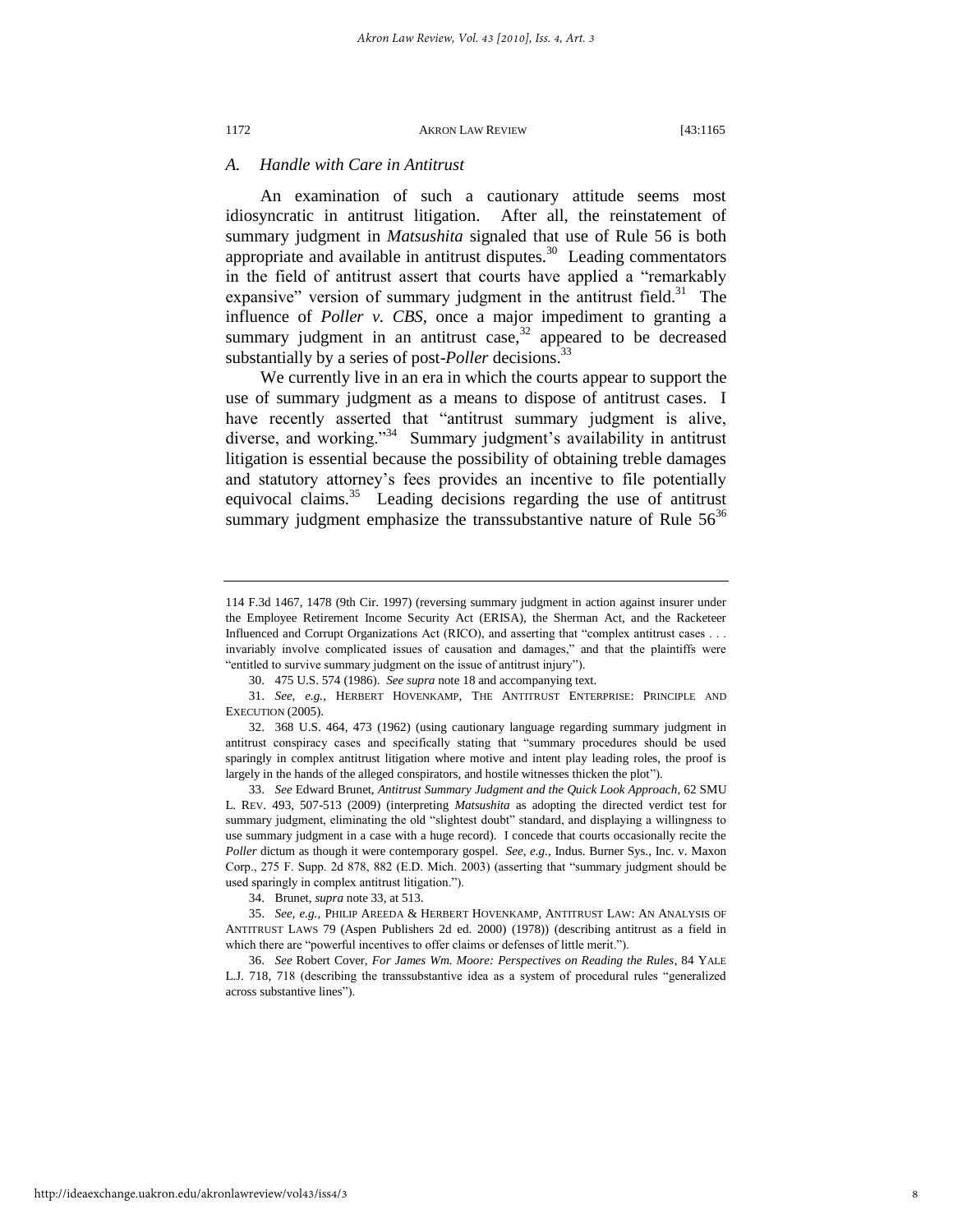and demonstrate a summary judgment norm of a generalized, uniform nature.<sup>37</sup>

The post-*Matsushita* antitrust decisions emphasizing caution appear contrary to the spirit and mechanics of the 1986 trilogy.<sup>38</sup> Yet, the very existence of such cases demonstrates a degree of judicial uneasiness with granting summary judgment in antitrust litigation. Several themes resonate in these cases. Courts fear the complexity of disputes having a large factual record,<sup>39</sup> worry about the significance of issues of intent,<sup>40</sup> and seem uneasy with questions of credibility that often arise in antitrust litigation. $41$ 

[D]ismissal was premature since issues of fact remain[ed] to be resolved, and . . . [e]ven where both parties may urge the absence of any material factual issues, [district judges have been] counselled (sic) to be cautious, lest haste to avoid a trial lead to premature resolution of contested matters . . . particularly in complex antitrust litigation, [where] although the benefits of avoiding a trial may be substantial, the courts have stressed the inappropriateness of deciding issues of fact before they have been fully developed.

*Id.* (internal quotations and citations omitted).

40. *See*, *e.g.*, Toscano v. Prof"l Golfers Ass"n*,* 258 F.3d 978, 982 (9th Cir. 2001) (calling for summary judgment to be used sparingly in antitrust disputes because of presence of intent and motive questions); Battle v. Lubrizol Corp., 673 F.2d 984, 987 (8th Cir. 1982) (reversing summary judgment in suit brought by terminated distributor against manufacturer and wholesale dealer alleging conspiracy to terminate in violation of the Sherman Act and stating: "Summary judgments are somewhat disfavored in antitrust cases, especially when motive or intent is at issue."); Fontana Aviation, Inc. v. Cessna Aircraft Co., 617 F.2d 478, 481 (7th Cir. 1980) (reversing summary judgment in suit brought by general aviation aircraft dealer against aircraft manufacturer based on alleged violations of Sherman Anti-Trust and Clayton Acts, and stating, "In considering the applicability of summary judgment to this case . . . we are not prepared to hold that the record is sufficiently clear and developed for us to make a determination one way or the other as to [the alleged conspiratorial motive and intent].").

41. *See, e.g.*, Welchlin, D.O. v. Tenet Healthcare Corp., 366 F. Supp. 2d 338, 351-52 (D.S.C. 2005) (pointing to a need to try complex antitrust cases to the jury because of the trial court"s inability to weigh evidence when ruling on summary judgment).

<sup>37.</sup> *See*, *e.g.*, Big Apple BMW, Inc. v. BMW of N. Am., Inc., 974 F. 2d 1358, 1363 (3d Cir. 1992) (concluding that the non-movant"s burden in an antitrust case is no different than in nonantitrust disputes); Amerinet, Inc. v. Xerox Corp., 972 F. 2d 1483, 1490 (8th Cir. 1992) (asserting that in "complex antitrust cases, no different or heightened standard for the grant of summary judgment applies").

<sup>38.</sup> *See supra* note 30 and accompanying text. *See also infra* notes 40-42.

<sup>39.</sup> *See*, *e.g.*, Am. Ad Mgmt., Inc. v. GTE Corp., 92 F.3d 781, 788 (9th Cir. 1996) (reversing summary judgment in antitrust action and noting that "because antitrust cases consist of primarily factual issues, summary judgment should be used "sparingly.""); Bernstein v. Universal Pictures, Inc., 571 F.2d 976, 979-80 (2d Cir. 1975) (reversing dismissal of class action complaint alleging antitrust violations on ground that matter was within exclusive jurisdiction of National Labor Relations Board).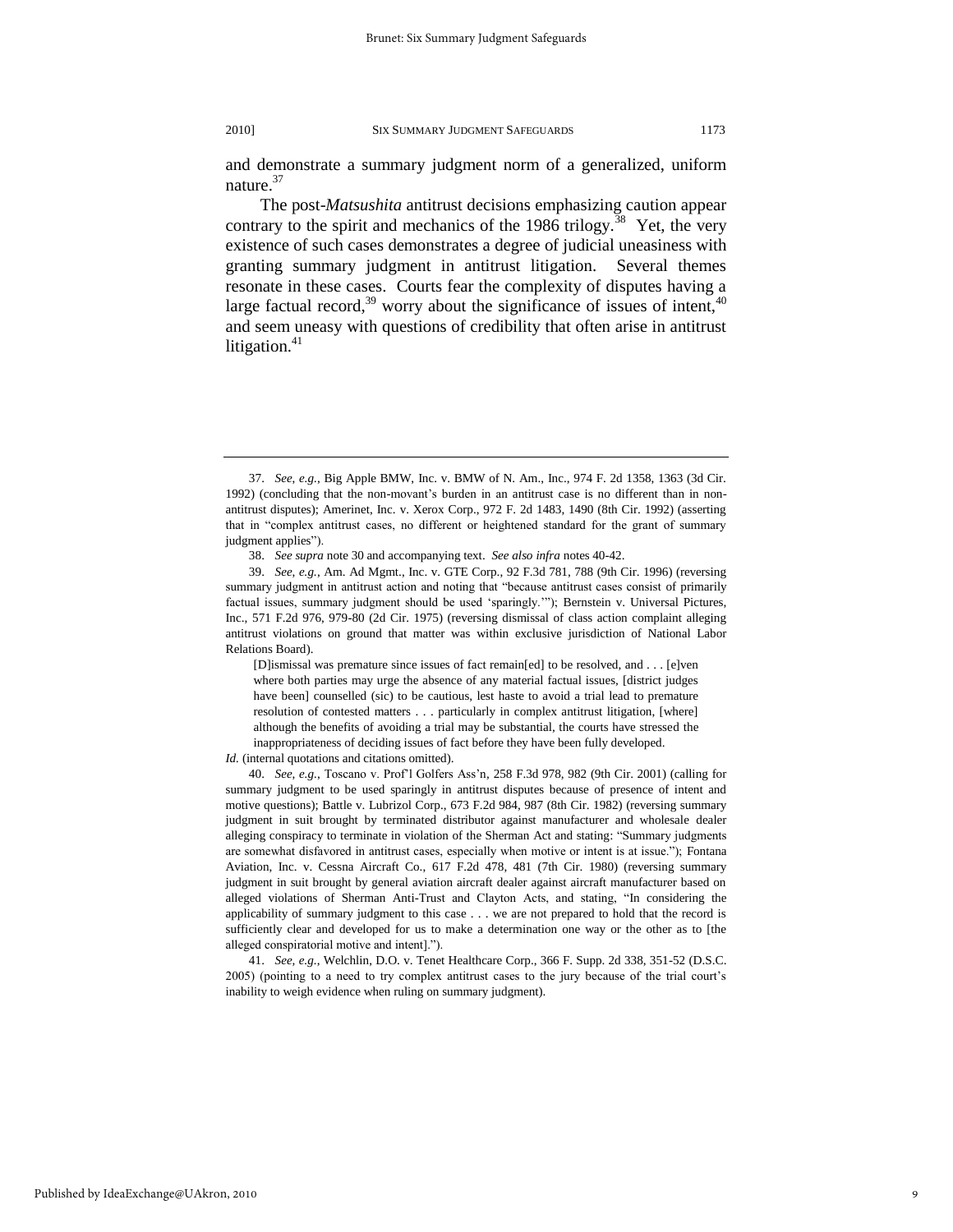## *B. Handle with Care in Negligence Litigation*

Courts sometimes articulate a reluctance to grant summary judgment in cases involving negligence claims. $42$  This "handle with care" philosophy appears premised on the relative expertise of the jury and the court. Courts allocate negligence issues to the jury by reasoning that jurors possess special competence to decide matters of carelessness or breach of duty of care.<sup>43</sup> Rather than rely directly upon the Seventh Amendment's<sup>44</sup> historical test,  $45$  this type of rationale focuses on relative skill, a division of labor that seemingly allocates decisional authority to the trial judge to decide questions of tort policy where consistency and complex issues of tort policy are dominant.

Leading commentators such as Professors Wright, Miller, and Kane appear to take a cautionary attitude toward using summary judgment in negligence litigation.<sup>46</sup> They explain that summary judgment "is not commonly interposed and even less frequently granted in negligence actions."<sup> $47$ </sup> They reason that this development is "not surprising" due to the "specialized function" of the judge and jury and the "particular deference . . . accorded the jury in such actions."<sup>48</sup> Professor Moore takes a similar position, asserting that questions of negligence are "ordinarily not susceptible of summary adjudication either for or against the claimant, but should be resolved by trial in the ordinary manner.<sup>149</sup>

<sup>42.</sup> Paraskevaides v. Four Seasons Wash., 292 F.3d 886, 894 (D.C. Cir. 2002) (reversing summary judgment in suit against a hotel to recover the value of jewelry stolen from a hotel room, and holding issue of contributory negligence was a genuine issue of material fact "more appropriately resolved by a jury"); Smith v. Selco Prods., Inc., 96 N.C. App. 151, 155-56 (1989) (reversing summary judgment in suit brought by injured worker against manufacturer, holding fact issue existed as to whether worker was contributorily negligent, and stating summary judgment is "rarely appropriate in a negligence case . . . because the determination of essential elements of these claims or defenses to these claims are [sic] within the peculiar expertise of the fact-finders"); Gracyalny v. Westinghouse Elec. Corp., 723 F.2d 1311, 1316 (7th Cir. 1983) (reversing summary judgment for oil circuit breaker manufacturer in a negligence action and stating: "In negligence cases, questions concerning the reasonableness of the parties" conduct, foreseeability and proximate cause particularly lend themselves to decision by a jury").

<sup>43.</sup> *See, e.g.*, *Selco Prods.*, 96 N.C. App. at 155-56.

<sup>44.</sup> *See supra* note 1.

<sup>45.</sup> *See generally* Martin H. Redish & Daniel J. La Fave, *Seventh Amendment Right to Jury Trial in Non-Article III Proceedings: A Study in the Irrationality of Rational Decision Making*, 4 WM. & MARY BILL RTS. J. 407 (1995) (setting forth and critiquing the idea that the text of the Seventh Amendment requires procedures that were used "at common law.").

<sup>46.</sup> *See* 10A FED. PRAC. & PROC. CIV. § 2729 (Charles Alan Wright, Arthur Rafael Miller, & Mary Kay Kane, eds., 3d ed. 2010).

<sup>47.</sup> *Id.*

<sup>48.</sup> *Id*.

<sup>49. § 56</sup> Civil App. 200, *in* MOORE"S FEDERAL PRACTICE (3d ed. 2006).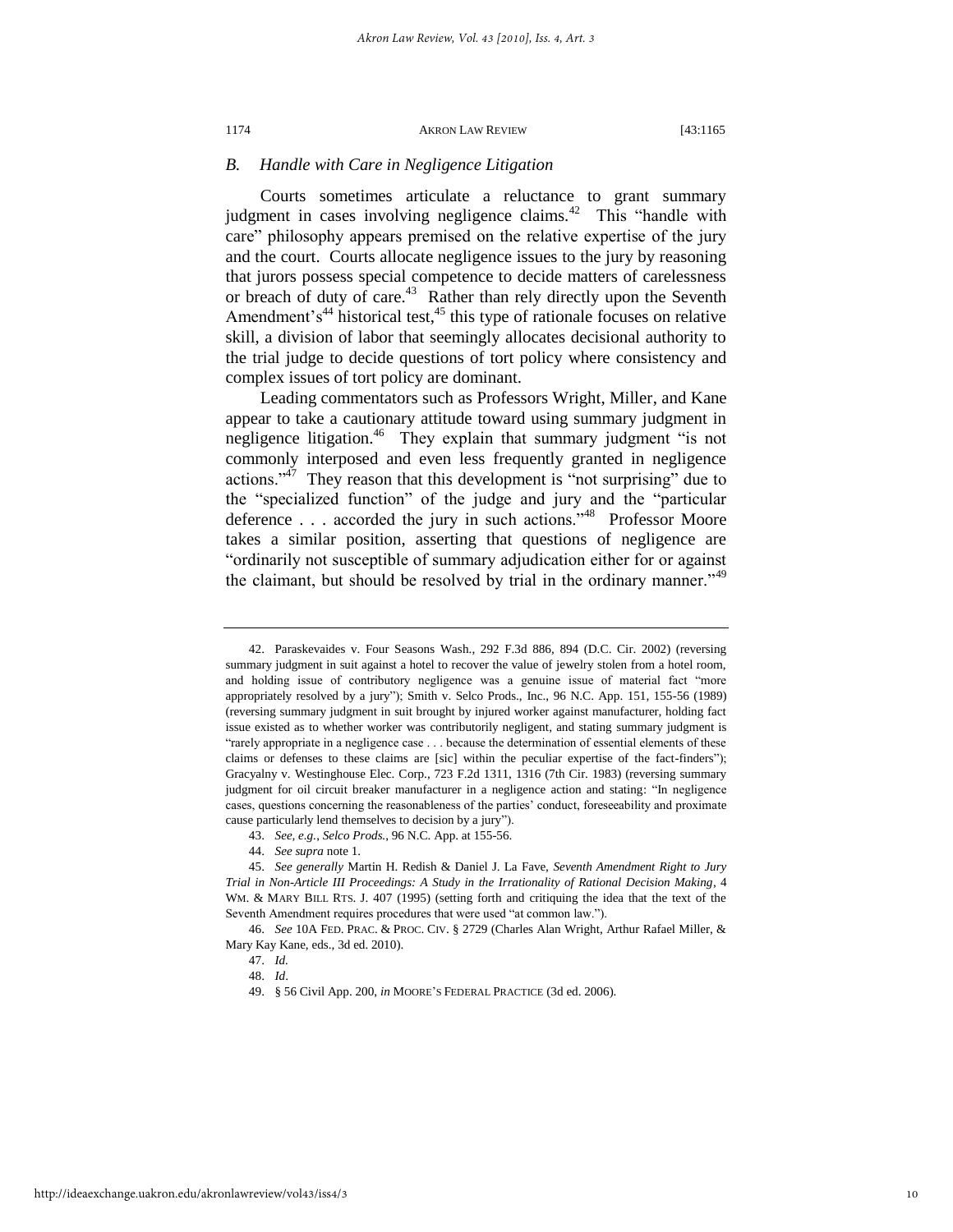The Supreme Court has endorsed the cautionary approach but only in a footnote containing a one-sentence dictum.<sup>50</sup>

The "handle negligence summary judgment with care" position of Moore and Wright, and Miller and Kane, seems inconsistent with the presence of multiple negligence decisions granting or affirming summary judgment.<sup>51</sup> Despite the existence of case law urging trial judges to be cautious when considering a motion for summary judgment in a suit involving claims of negligence, numerous decisions routinely grant summary judgment.<sup>52</sup> An instruction to "use caution" when deciding a negligence case on summary judgment is not a rule in the form of a mandatory command. Rather, such a "handle with care" designation operates either as a slogan or an exhortation. The normal summary judgment standard applies to negligence and all other types of cases.<sup>53</sup> Provided that no reasonable jury could enter a verdict for the nonmoving party, summary judgment should be granted.

# *C. Handle with Care in Civil Rights Litigation*

Courts also stress their reluctance to grant motions for summary judgment in cases presenting civil rights issues. Using a "handle with care" mantra, leading decisions of several circuits now assert that grants of summary judgment should be viewed with caution in civil rights claims.<sup>54</sup> Some opinions that express this position reason that the motive

<sup>50.</sup> *See* TSC Indus., Inc. v. Northway, Inc., 426 U.S. 438, 450 n.12 (1976) (observing in a case involving a construction of Rule 14a-9 of the SEC, the task of the jury in applying a "reasonable man" norm "is thought ordinarily to preclude summary judgment in negligence cases.") (citing Wright, Miller & Kane, supra note 47).

<sup>51.</sup> *See supra* notes 47-50.

<sup>52.</sup> *See, e.g.*, Bultema v. United States, 359 F.3d 379, 386 (6th Cir. 2004) (reversing summary judgment for defendant in a Federal Tort Claims Act case because of the presence of contradictory evidence regarding plaintiff"s contributory negligence and "it is the fact-finder"s duty at trial to weigh the evidence"); Christensen v. Georgia-Pacific Corp., 279 F.3d 807, 813 (9th Cir. 2002) (reversing summary judgment in negligence action brought by injured longshoreman and asserting that "summary judgment is rarely granted in negligence cases because the issue of "whether the defendant acted reasonably is ordinarily a question for the trier of fact"") (citing Martinez v. Korea Shipping Corp., 903 F.2d 606, 609 (9th Cir. 1990)).

<sup>53.</sup> *See supra* notes 2, 29, and accompanying text.

<sup>54.</sup> *See, e.g.*, Crawford v. Runyon, 37 F.3d 1338, 1341 (8th Cir. 1994) (affirming preclusion of summary judgment on Rehabilitation Act claim, cautioning that summary judgment should seldom be used in employment-discrimination cases, and commenting that "[b]ecause discrimination cases often depend on inferences rather than on direct evidence, summary judgment should not be granted unless the evidence could not support any reasonable inference for the nonmovant").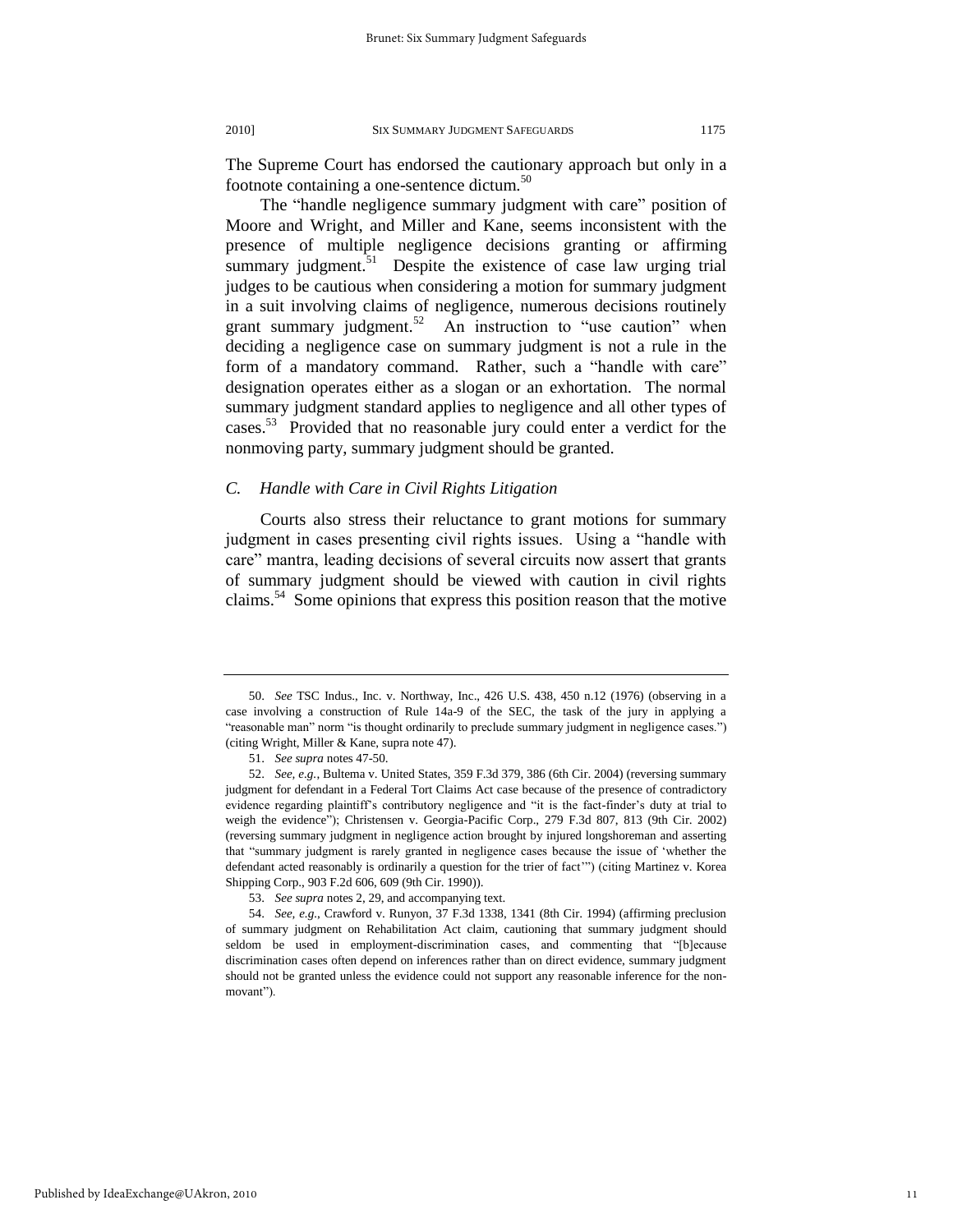issues that recur in civil rights litigation are best decided by a jury that is more familiar with such questions than a judge. $55$ 

Judge Posner explains his support for using caution in employment discrimination summary judgment assessments by characterizing the critical issue as involving credibility.<sup>56</sup> Similarly, Judge Jerome Frank pioneered an unwillingness to "pass on the veracity or credibility of witnesses" in overturning summary judgment for defendant Cole Porter in a copyright infringement suit. $57$ 

To be sure, a host of summary judgment decisions expresses appropriate opposition to assessing witness credibility when deciding summary judgment motions.<sup>58</sup> However, disinclination to decide credibility questions, which occurs in a wide variety of cases and cannot be limited to civil rights disputes, fails to constitute a categorical rule. Consider Judge Posner"s assertion in a bankruptcy appeal that "credibility issues are to be left to the trier of fact to resolve on the basis of oral testimony except in extreme cases"<sup>59</sup> exhibits an efficiency voice. In "extreme cases" where, in Judge Posner's terms, the evidence is "ridiculous" or "utterly implausible,"<sup>60</sup> a trial court should decide the issue by granting summary judgment. Moreover, it would appear more difficult to obtain summary judgment or a motion to dismiss using an "utterly implausible" approach than the current "plausibility standard."<sup>61</sup>

Judge Posner"s thoughts on the "handle with care" approach are instructive. Judge Posner takes a transsubstantive position that there is no special rule precluding summary judgment in employment

59. In re Chavin, 150 F.3d 726, 728 (7th Cir. 1998) (emphasis omitted).

<sup>55.</sup> *See, e.g.*, Allen v. Chi. Transit Auth., 317 F.3d 696, 699-700 (7th Cir. 2003) (Posner, J.) (stressing the need to leave witness credibility determinations to the jury in a Title VII case and reversing, in part, summary judgment).

<sup>56.</sup> *Id.* 

<sup>57.</sup> Arnstein v. Porter, 154 F.2d 464, 473 (2d Cir. 1946).

<sup>58.</sup> *See, e.g.*, Scholastic, Inc. v. Harris, 259 F.3d 73, 87 (7th Cir. 2001) (reversing in part summary judgment in a dispute regarding overtime pay, because the trial court's refusal to admit deposition testimony was "an inappropriate resolution of a witness' credibility"); Stewart v. Booker T. Washington Ins., 232 F.3d 844, 850 (11th Cir. 2000) (reversing a grant of summary judgment because the district court improperly assessed credibility in an employment discrimination case).

<sup>60.</sup> *Id*. at 728-29. Judge Posner"s use of the word plausible was a full ten years prior to the adoption of a new standard of assessing whether a pleading is plausible in *Bell Atlantic Corp. v. Twombly*, 550 U.S. 554 (2007) (using the word "plausible" or related words such as implausible nearly twenty times).

<sup>61.</sup> *See generally* Edward Brunet, *The Substantive Origins of "Plausible Pleadings": An Introduction to the Symposium on* Ashcroft v. Iqbal, 14 LEWIS & CLARK. L. REV. 1 (2010).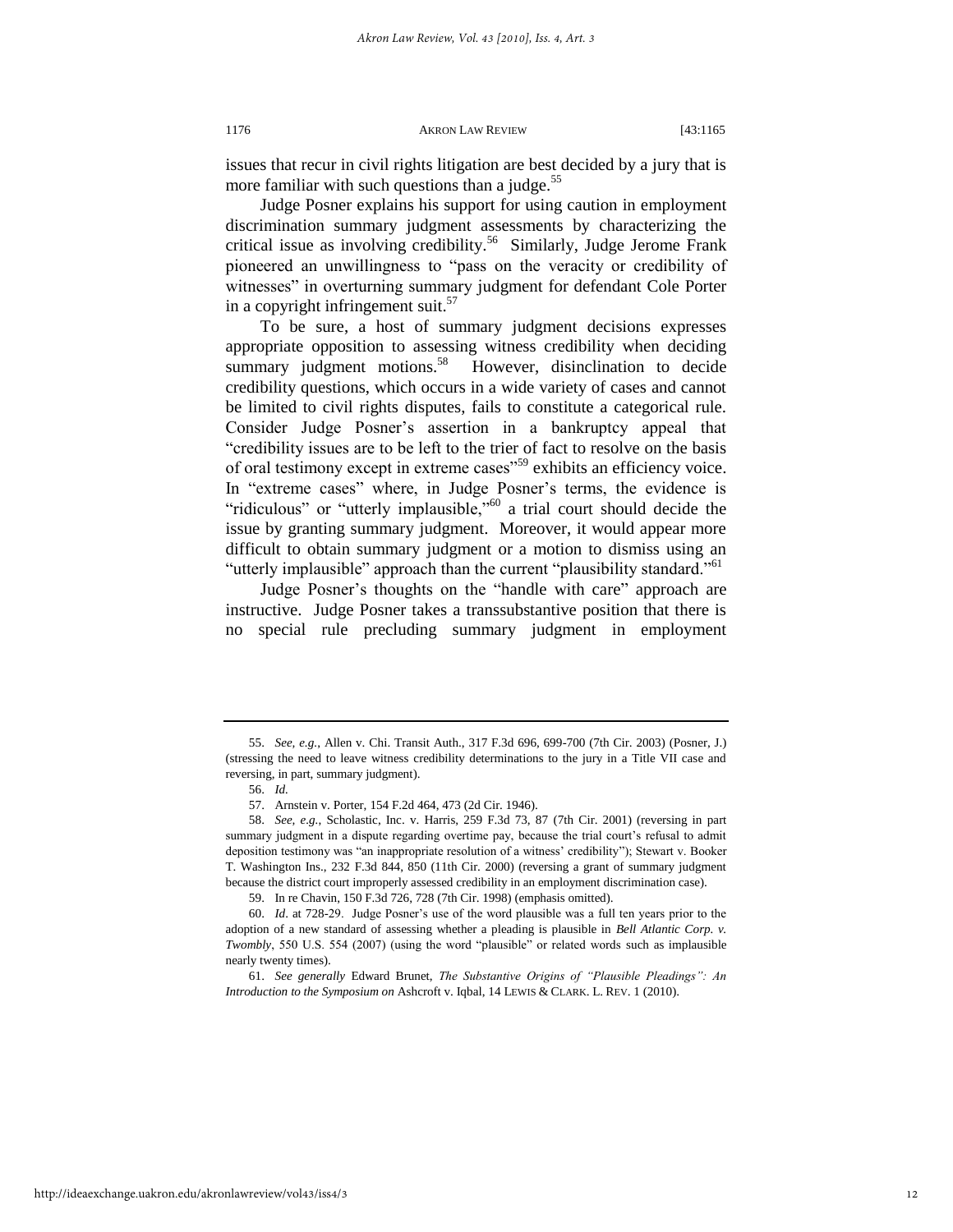discrimination cases that involve intent.<sup>62</sup> In *Wallace v. SMC Pneumatics, Inc.*, Judge Posner stated that "there is not a separate rule of civil procedure governing summary judgment in employment discrimination cases," but rather courts should merely "be careful" when granting summary judgment in such cases.<sup>63</sup> This language would appear to caution district judges facing summary judgment motions in civil rights cases without forging a separate rule unsupported by the text of Rule 56. Judge Posner also noted by analogy that while early decisions pronounced antitrust law as a field inapt for summary judgment, more recent cases have repudiated that view.<sup>64</sup>

Posner appears to be warning judges and litigants that discrimination cases raise difficult summary judgment questions. His act of raising a cautionary yellow flag relies on a nuanced reading of the rules of procedure. Rather than create a heavy handed interpretation of Rule 56, Judge Posner relies on subtle dicta to signal his "handle with care" position.<sup>65</sup> Judge Posner provided a forthright efficiency rationale by asserting that the "drift in many areas of federal litigation toward substitute summary judgment for trial" was a byproduct of an expanding federal caseload.<sup>66</sup>

# IV. THE RULE 56(F) TIME-OUT SAFEGUARD

The presence of the motion by the non-movant for additional time to take discovery operates as a request for a time-out from the pending summary judgment process. As currently interpreted the Rule 56(f) time-out motion<sup>67</sup> constitutes a legitimate safeguard that prevents premature and potentially erroneous grants of summary judgment.

<sup>62.</sup> *See Chavin*, 150 F.3d at 728-29 (holding that the defendant in a bankruptcy case fits into the exceptional "utterly implausible" category where the judge need not defer to the trier of fact to resolve the credibility issue).

<sup>63. 103</sup> F.3d 1394, 1396 (7th Cir. 1997).

<sup>64.</sup> *Id.*

<sup>65.</sup> *See id.*

<sup>66.</sup> *Id.* at 1397. *See also* Deseriee A. Kennedy, *Processing Civil Rights Summary Judgment and Consumer Discrimination Claims*, 53 DEPAUL L. REV. 989, 997-1000 (2004) (calling for a strong judicial presence in the administration of antitrust and other similarly complex cases that apparently would require a particularized treatment of the Rules in such cases).

<sup>67.</sup> FED. R. CIV. P. 56(f).

If a party opposing the motion shows by affidavit that, for specified reasons, it cannot present facts essential to justify its opposition, the court may: (1) deny the motion; (2) order a continuance to enable affidavits to be obtained, depositions to be taken, or other discovery to be undertaken; or (3) issue any other just order.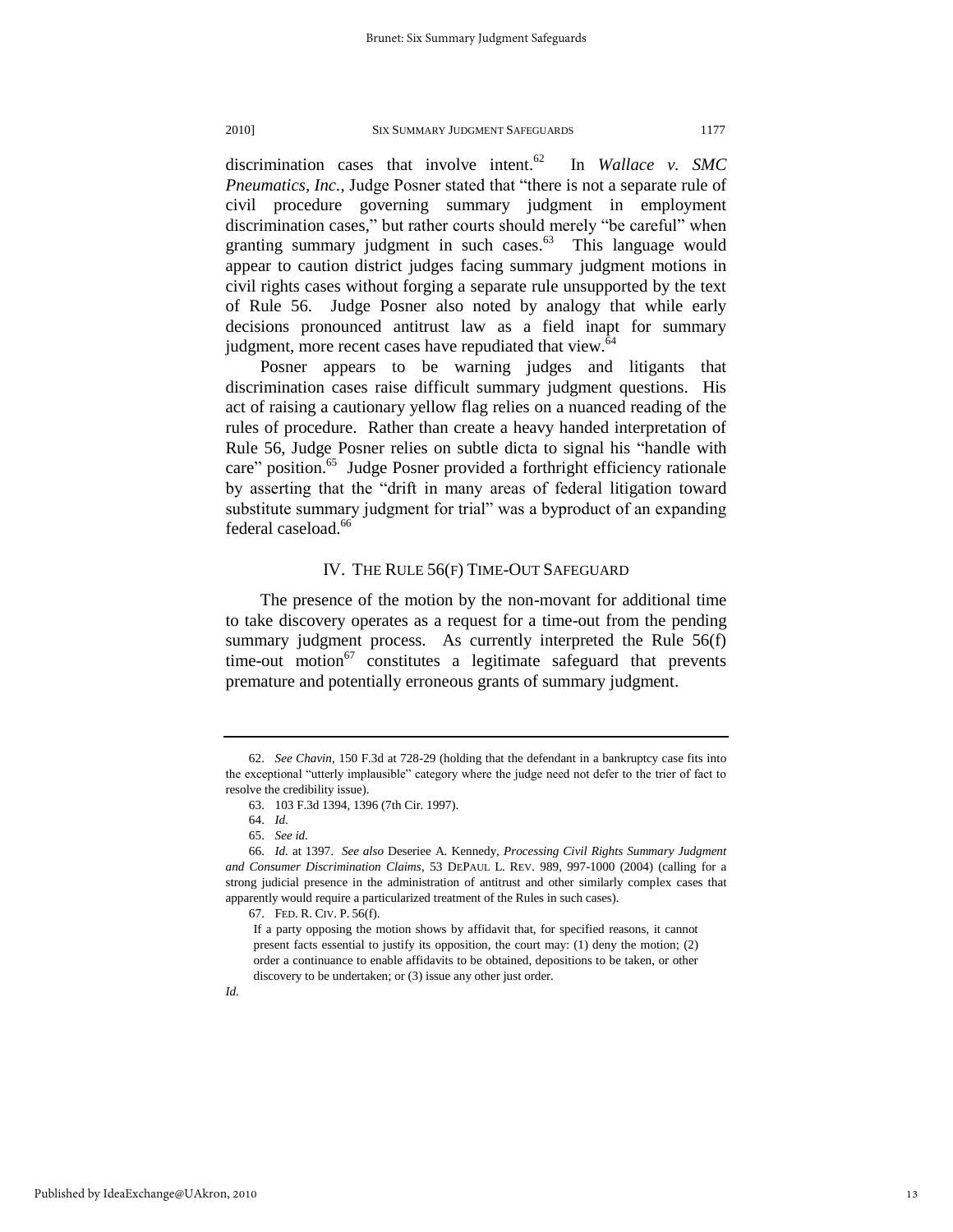Most circuits assert that the non-movant's Rule 56(f) request should be readily available and liberally activated.<sup>68</sup> As aptly stated by one decision, "Rule 56(f) is intended to safeguard against judges swinging the court's summary judgment axe too hastily." $69$  Timing the assessment of summary judgment in relation to whether the nonmoving party has had a fair opportunity to discover facts needed to defeat a Rule 56 motion constitutes the critical and necessary balance to this safeguard.<sup>70</sup>

Justice Rehnquist emphasized the significance of Rule 56(f) to even-handed and efficient administration of summary judgment in his *Celotex* opinion where he asserted that Rule 56(f) prevents the nonmovant from being "railroaded."<sup>71</sup> In *Celotex*, Justice Rehnquist commented, "Any potential problem with such premature motions can be adequately dealt with under Rule 56(f), which allows a summary judgment motion to be denied, or the hearing on the motion to be continued, if the nonmoving party has not had an opportunity to make full discovery."<sup>72</sup> This language is clearly designed to prevent premature grants of summary judgment because of its reference to delaying or continuing the Rule 56 motion and its notable insistence on "an opportunity to make full discovery."<sup>73</sup> Lower courts now refer to

*Id.* (internal quotations and citations omitted)). *See also* Culwell v. City of Fort Worth, 468 F.3d 868, 871 (5th Cir. 2006) (holding district court abused its discretion by un-filing plaintiffs" first motion to extend time to respond to defendant's summary judgment motion and stating, "[Rule 56(f) motions] are broadly favored and should be liberally granted.").

69. Resolution Trust Corp. v. N. Bridge Assocs., Inc. 22 F.3d 1198, 1203-08 (1st Cir. 1994) (holding district court abused its discretion in denying movants" third Rule 56(f) motion in response to "protracted dawdling" by a "recalcitrant opponent" and stating: "We do not believe it is either necessary or desirable for a court to attempt to probe sophisticated issues on an undeveloped record").

73. *Celotex*, 477 U.S. at 326.

<sup>68.</sup> *See, e.g.*, CenTra, Inc. v. Estrin, 538 F. 3d 402, 420 (6th Cir. 2008) (holding district court"s denial of plaintiff"s motion for additional discovery was abuse of discretion); Doe v. Abington Friends School*,* 480 F.3d 252, 257 (1st Cir. 2007) (holding district court prematurely granted summary judgment without allowing further discovery and stating,

District courts usually grant properly filed Rule 56(f) motions as a matter of course. . . .

If discovery is incomplete in any way material to a pending summary judgment motion, a district court is justified in not granting the motion. . . . And whatever its decision, it is "improper" for a district court to rule on summary judgment without first ruling on a pending Rule 56(f) motion.

<sup>70.</sup> *See generally* Edward Brunet, *The Timing of Summary Judgment*, 198 F.R.D. 679 (2001).

<sup>71.</sup> Celotex Corp. v. Catrett, 477 U.S. 317, 326 (1986) (footnote omitted).

<sup>72.</sup> *Id. See also* Jade Trading, LLC v. United States, 60 Fed. Cl. 558, 565 (2004) (granting motion for denial of plaintiffs" motions for summary judgment in a suit against the United States seeking readjustment of partnership items on a partnership income tax return and noting that a party "cannot be deprived of the discovery needed to place at issue material factual questions in opposition to the motion [for summary judgment]" because "[t]hat is the safeguard to which Rule 56(f) is directed").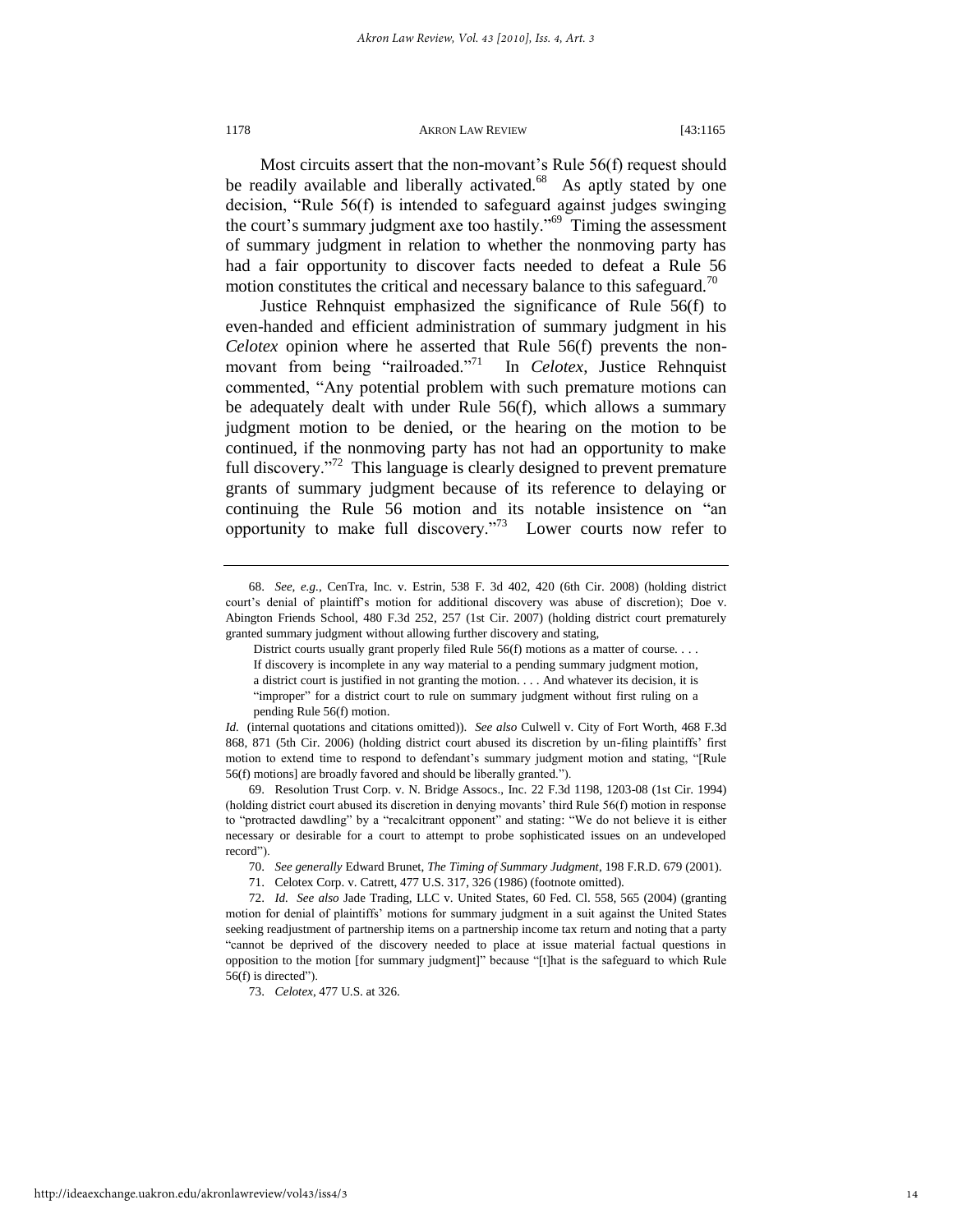summary judgment being proper only after the nonmoving party "has had adequate time for discovery."<sup>74</sup>

The strong nature of the Rule 56(f) safeguard can be seen by examination of the requirement for the non-movant's affidavit as a mandatory precondition for a time-out. The text of Rule 56 clearly requires the nonmoving party who seeks a continuance to file an affidavit explaining how additional discovery will cause denial of summary judgment.<sup>75</sup> Despite a certain textual need for a non-movant affidavit, decisions overlook this formal mandate, $7<sup>6</sup>$  and in so doing, signal the liberality of the time-out procedure. The decisions that overlook the need for an affidavit demonstrate a willingness to substitute some alternative promise from the non-movant or its counsel that a continuance will reveal facts supporting denial of summary judgment.

The proper but not only way of requesting additional time for discovery is for the nonmoving party to [submit an affidavit]. The nonmoving party's failure to tailor its request for additional discovery to fit Rule 56(f)'s precise measurements does not necessarily foreclose the court's consideration of the request. Although the preferred procedure is to present an affidavit . . . so long as the nonmoving party indicates to the court by some equivalent statement, preferably in writing of its need for additional discovery, the nonmoving party is deemed to have invoked the rule.

*Id.* (internal quotations omitted). *See also* Snook v. Trust Co. of Ga. Bank of Savannah, N.A., 859 F.2d 865, 871 (11th Cir. 1988) ("[A] party opposing a motion for summary judgment need not file an affidavit pursuant to Rule 56(f) of the Federal Rules of Civil Procedure in order to invoke the protection of that Rule."); First Chi. Int'l v. United Exchange Co., 836 F.2d 1375, 1380-81 (D.C. Cir. 1988) (choosing "flexible approach" of not requiring an affidavit in order to obtain additional time for discovery and to extend time for deciding summary judgment).

<sup>74.</sup> *See, e.g.*, Nooner v. Norris, 594 F.3d 592, 599 (6th Cir. 2010) (concluding that nonmovant group of inmates were given an adequate "time to conduct discovery" and affirming grant of summary judgment in a 1983 case).

<sup>75. &</sup>quot;If a party opposing the motion shows *by affidavit* that, for *specified reasons*, it cannot present facts essential to justify its opposition . . . ." FED. R. CIV. P. 56(f) (emphasis added).

<sup>76.</sup> *See, e.g.*, Harrods Ltd. v. Sixty Internet Domain Names, 302 F.3d 214, 246 (4th Cir. 2002) (reversing district court"s grant of summary judgment to six defendants in domain name dispute and holding that "the purposes of Rule 56(f) were served" despite non-movant's failure to file a Rule 56(f) affidavit, because non-movant explained to the district court, orally and in writing, that more discovery was needed); St. Surin v. V.I. Daily News, Inc., 21 F.3d 1309, 1314 (3d Cir. 1994) (reversing summary judgment in suit against newspaper for defamation of public figure and stating: "Although we again emphasize the desirability of full compliance with Rule 56(f), failure to support a Rule 56(f) motion by affidavit is not automatically fatal to its consideration.") (internal citations omitted); Dean v. Barber, 951 F.2d 1210, 1214 n.3 (11th Cir. 1992) (reversing grant of summary judgment despite lack of affidavit under Rule 56(f) where non-movant "complied with the Rule"s requirements by expressly bringing to the district court"s attention . . . that discovery was outstanding" and requesting a continuance); Int'l Shortstop, Inc. v. Rally's, Inc., 939 F.2d 1257, 1266-67 (5th Cir. 1991) (reversing summary judgment in action alleging tortious interference by competitor against corporate owner of fast food restaurants).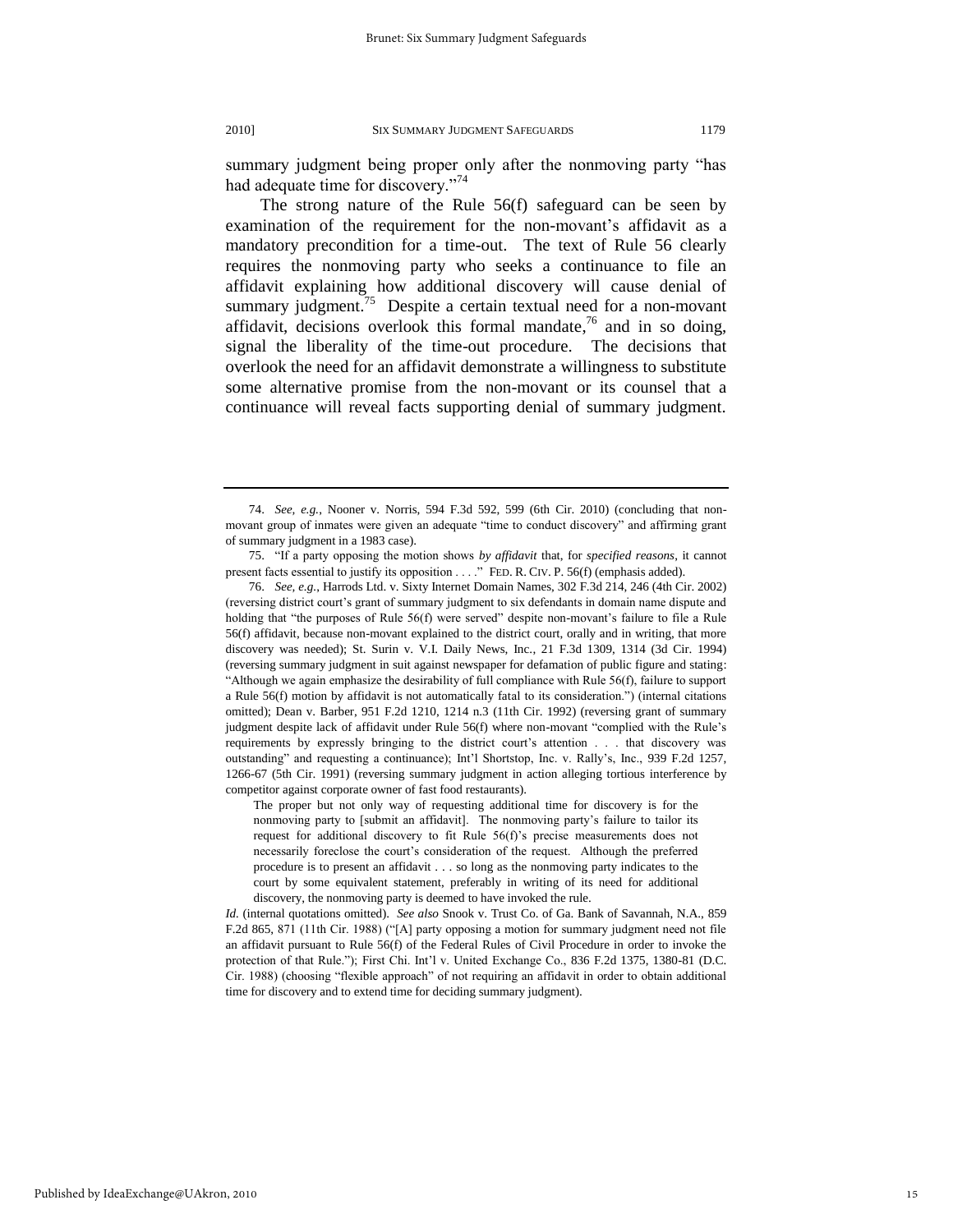For example, a letter or even an oral statement by counsel to the trial court serves the same purpose as a Rule 56(f) affidavit.<sup>77</sup>

One future problem with the time-out request is its possible overuse in the wake of the need to plead "plausible" facts. Future plaintiffs who face motions to dismiss governed by *Ashcroft v. Iqbal*<sup>78</sup> are likely to seek a similar but unregulated time-out to seek discovery essential to defeat a Rule  $12(b)(6)$  request.<sup>79</sup> Such new and earlier requests might cause a similar but later Rule 56(f) request to appear redundant. The need for a time-out at two key early decision stages could cause undesirable competition and Rule 56(f) to atrophy.

# <span id="page-16-0"></span>V. THE WEIGH INFERENCES IN FAVOR OF THE NON-MOVANT **SAFEGUARD**

Many summary judgment decisions emphasize that the trial judge should weigh factual inferences in favor of the nonmoving party. $80$  In United States v. Diebold, Inc.,<sup>81</sup> the Supreme Court endorsed this summary judgment corollary when it reasoned that "the inferences to be drawn from the underlying facts . . . must be viewed in the light most favorable to the party opposing the motion."<sup>82</sup> Although this proposition may act as a safeguard to prevent unjustified grants of summary judgment, its ambiguity and overstated nature prevent its reliability. Judge William Schwarzer views the *Diebold* dicta to be "much broader than necessary for the decision" and concludes that it "cannot be

<sup>77.</sup> *See, e.g.*, *Harrod's Ltd*, 302 F.3d at 246 (permitting an oral statement to suffice); *Int'l Shortstop, Inc.*, 939 F.2d at 1266-67 (allowing a writing to substitute for a formal affidavit).

<sup>78. 129</sup> S. Ct. 1937 (2009).

<sup>79.</sup> *See generally* Suzette Malveaux, *Front Loading and Heavy Lifting: How Pre-Dismissal Discovery Can Address the Detrimental Effect of Iqbal on Civil Rights Cases*, 14 LEWIS & CLARK L. REV. 65 (2010) (suggesting that courts use narrow and focused discovery to determine plausibility at the pleading phase of litigation); Scott Dodson *Federal Pleading and State Pretrial Discovery,* 14 LEWIS & CLARK L. REV. 43 (2010) (exploring pre-suit discovery and focused, particular efforts to obtain discovery early in litigation in the wake of *Twombly and Iqbal*  decisions).

<sup>80.</sup> *See, e.g.*, Crowe v. County of San Diego, 593 F.3d 841, 862 (9th Cir. 2010) (noting that "all justifiable inferences are to be drawn in favor of the [non-movant] plaintiffs."); Galvez v. Bruce, 552 F.3d 1238, 1241 (11th Cir. 2008) (asserting that "all reasonable doubts about the facts should be resolved in favor of the non-movant.") (quoting Burton v. City of Belle Glade, 178 F.3d 1175, 1187 (11th Cir. 1999)); *see also* TLT Const. Corp. v. RI, Inc., 484 F.3d 130, 138 (1st Cir. 2007) (reversing summary judgment in a contract dispute because trial judge did not properly weigh inferences in favor of the non-movant).

<sup>81. 369</sup> U.S. 654 (1962).

<sup>82.</sup> *Id.* at 655.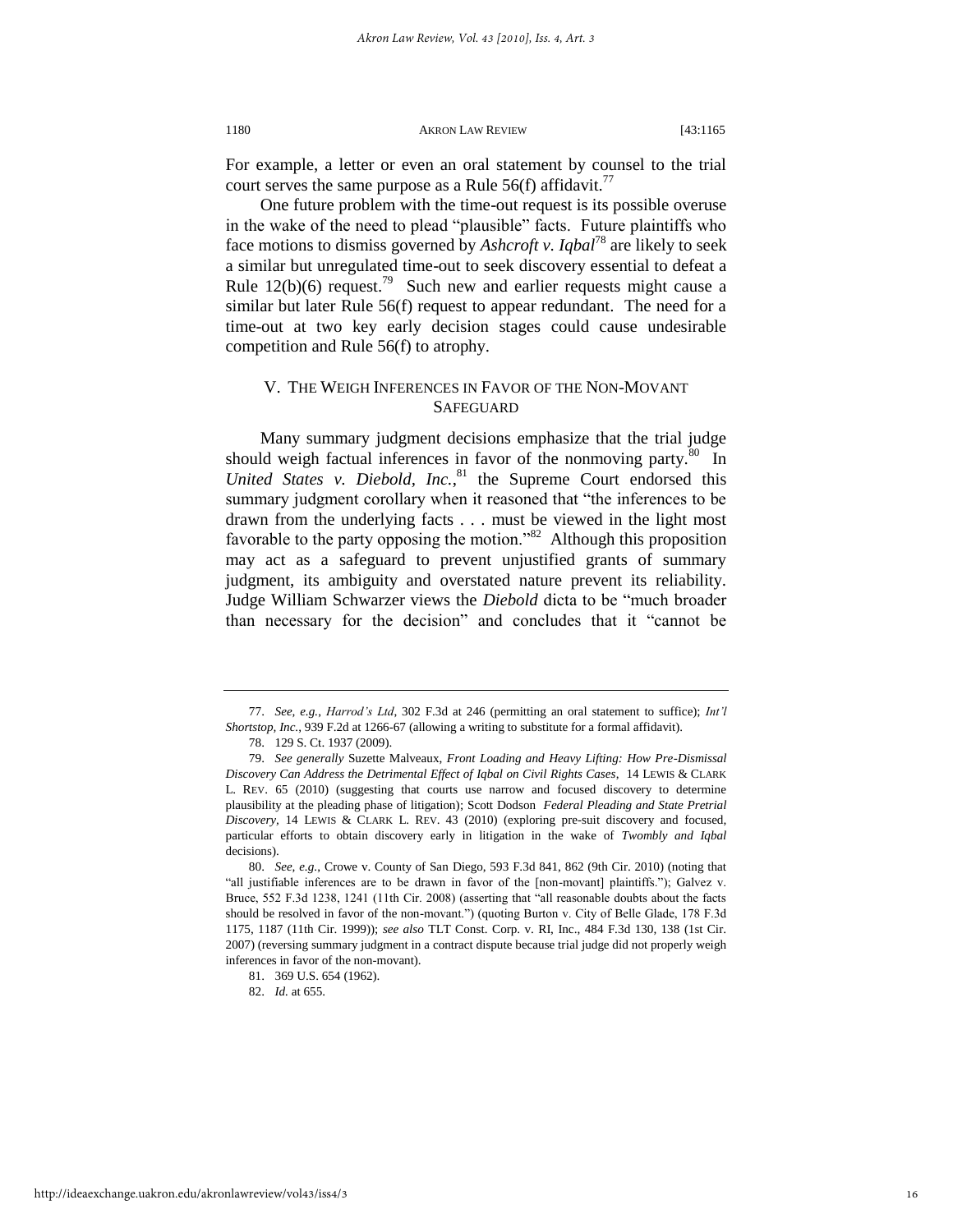accepted uncritically."<sup>83</sup> In truth, the maxim that the trial judge should weigh inferences in favor of the non-movant is easy to assert but, in practice, difficult to implement effectively.

Several problems plague this possible summary judgment safeguard. First, the singling out of inferences is problematic. Influential judges have asserted that "all evidence is inferential."<sup>84</sup> This would appear to make this axiom unworkable. Professor Duane has persuasively argued that there is no distinction between inferences and testimony. $85$  Confusion over the very meaning of this concept prevents it effectiveness.<sup>86</sup>

<span id="page-17-0"></span>Second, this alleged "safeguard" is easy to say but difficult to carry out. This generalization has been made redundant by use of the directed verdict standard that now governs the entirely appropriate adage that judges should not weigh evidence when assessing summary judgment mechanics.<sup>87</sup> A trial judge worried about improperly weighing the evidence, a process left to the jury, may not be keen to weigh inferences in favor of the party moved against, but should grant summary judgment whenever a reasonable jury could not find for the non-movant.

Moreover, the process of weighing inferences is a tricky concept in summary judgment. Before such weighing can occur, the court must be certain that a choice of inferences actually exists.<sup>88</sup> When the evidence is so one-sided that no reasonable jury could find for the nonmoving party, there is no legitimate choice of inferences and the alleged safeguard to weigh inferences in favor of the non-movant fails to apply.<sup>89</sup>

The act of tilting inference weighing appears to be less of a rule of law and more of a difficult-to-apply procedure that is hemmed in by more powerful summary judgment norms. As aptly articulated by the First Circuit, such inference weighing is an "indulgence . . . bounded by the party"s obligation to support the alleged factual controversy with

<sup>83.</sup> William W. Schwarzer, *Summary Judgment under the Federal Rules: Defining Genuine Issues of Material Fact*, 99 F.R.D. 465, 478 (1984).

<sup>84.</sup> *See, e.g.*, In re Chavin, 150 F.3d 726, 728 (7th Cir. 1998) (Posner, J.).

<sup>85.</sup> *See* James Joseph Duane, *The Four Greatest Myths about Summary Judgment*, 52 WASH. & LEE L. REV. 1523, 1562-76 (1995).

<sup>86.</sup> *See generally id.*

<sup>87.</sup> *See* EDWARD BRUNET & MARTIN H. REDISH, § 6.5 SUMMARY JUDGMENT: FEDERAL LAW AND PRACTICE 153-58 (3d ed. 2006).

<sup>88.</sup> *See, e.g.*, Hells Canyon Pres. Council v. U.S. Forest Serv., 883 F. Supp. 534, 537 (D. Ore. 1995).

<sup>89.</sup> *See id.*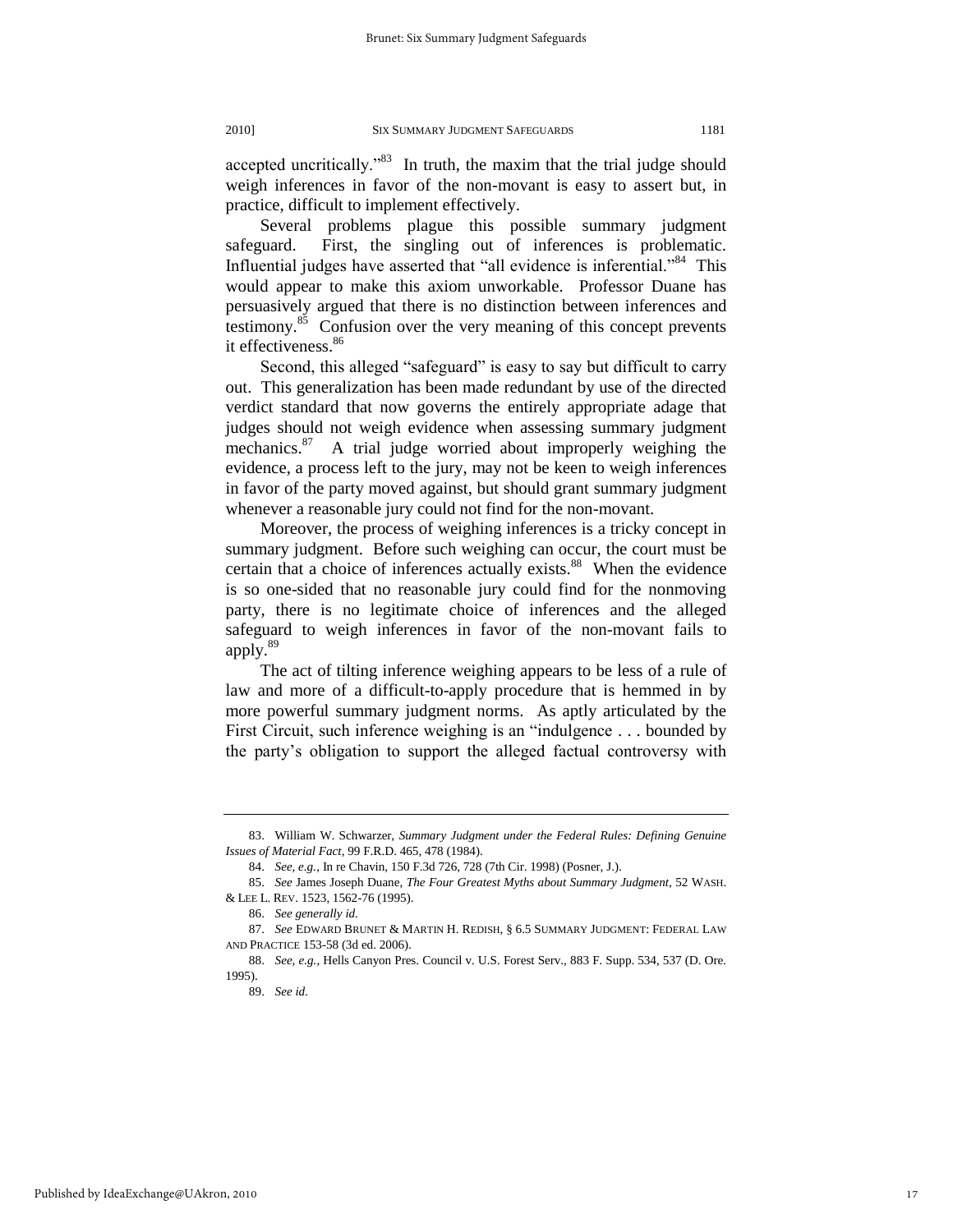evidence that is neither 'conjectural nor problematic."<sup>90</sup> We are sure to see this homily often but unlikely to consider it a legitimate summary judgment safeguard.

## VI. *DE NOVO* APPELLATE REVIEW PROVIDES A MODERATE SAFEGUARD

Hands-on *de novo* review of summary judgment grants provides a safeguard of moderate strength. $91$  Every federal circuit purports to review grants of summary judgment using a robust scope of *de novo* review. $92$  The certainty of second look at a trial court summary judgment operates to curb overenthusiastic use of Rule 56 and represents a significant force to correct trial level errors in summary judgment mechanics. $93$  *De novo* review operates as a helpful deterrent to erroneous summary judgment decisions "in the wings" of the operational market for the production of summary judgment just as a potential competitor at the edge of a competitive market can play a helpful role to preserve competition.<sup>94</sup> This deterrence effect operates silently and without citation; every trial judge knows that she can be reversed for granting summary judgment far more readily than when denying a Rule 56 request.

For the most part, analysis of purported *de novo* review reveals a detailed evaluation of the summary judgment record and an appropriate non-deferential review of the trial judge's ruling.<sup>95</sup> However, the considerable expense demanded by the hands-on nature of *de novo*  review diminishes the potential breadth of this safeguard. Relatively

<sup>90.</sup> Chiang v. Verizon New England, Inc., 595 F.3d 25.34 (1st Cir. 2010) (quoting, in part, Nat"l Amusements, Inc. v. Town of Dedham, 43 F.3d 731, 735 (1st Cir. 1995)).

<sup>91. &</sup>quot;Under this standard of review the reviewing court will analyze the evidence and only permit summary judgment to be affirmed where there is no genuine issue of material fact and the movant is entitled to judgment as a matter of law." BRUNET & REDISH, *supra* note 87, at 447.

<sup>92.</sup> *See*, *e.g.*, Jack H. Friedenthal & Joshua E. Gardner, *Judicial Discretion to Deny Summary Judgment in the Era of Managerial Judging*, 31 HOFSTRA L. REV. 91, 112 (2002) (stating: "The law is well-settled that an appellate court will review the grant of a motion for summary judgment de novo").

<sup>93.</sup> *See* BRUNET & REDISH, *supra* note 87, at 447.

<sup>94.</sup> *See*, *e.g.*, United States v. Falstaff Brewing Co., 410 U.S. 526 (1973) (adopting a rational beer merchant test to determine if Falstaff Brewing was really perceived as a competitive influence at the edge of a geographic market); United States v. El Paso Natural Gas Co., 376 U.S. 651 (1964) (concluding that attempted acquisition of Pacific, a firm at the edge of the California natural gas market, made Pacific a competitive factor and led court to find a violation of the antitrust laws).

<sup>95.</sup> Sensing v. Outback Steakhouse of Fla., LLC, 575 F.3d 145, 152 (1st Cir. 2009) (reversing summary judgment in action brought by employee against former employer and manager under state anti-discrimination statute and stating: "This court's review of the district court's grant of summary judgment is de novo and not deferential.") (internal quotations omitted).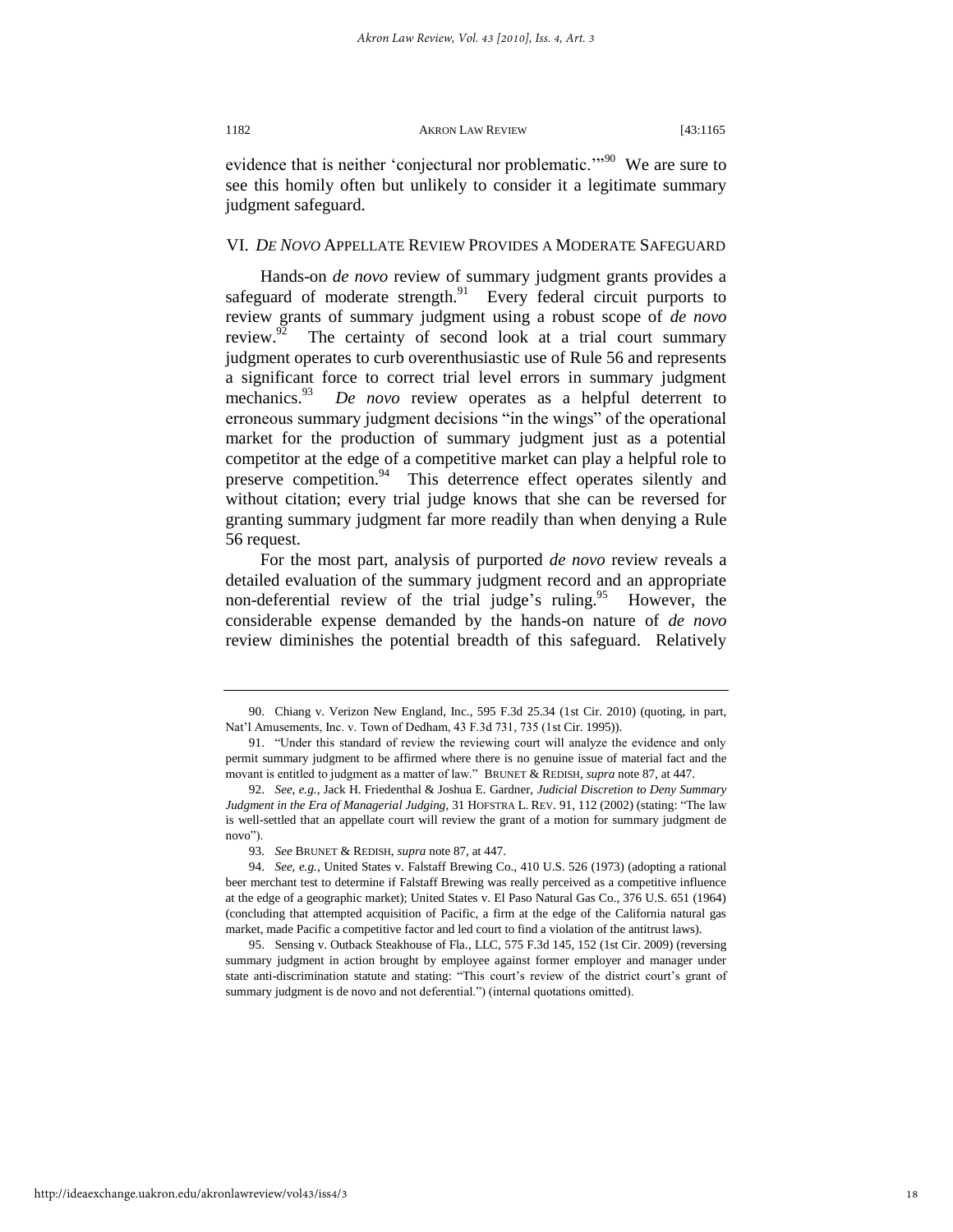few cases are reversed following *de novo* review.<sup>96</sup> For this idea to thrive as a safeguard, the deterrence concept set forth above needs to work its magic.

Moreover, the empirical support for relying on this safeguard appears shaky. The high cost of appeals and the difficulty of obtaining reversal mean that relatively few cases will get appealed. Modest quantities of summary judgment appeals suggest that the reported case law fails to reflect a representative set of issues. The few reported appellate opinions constitute the proverbial tip of the iceberg and are unreliable predictors. Although a Federal Judicial Center study of Second and Ninth Circuit appeals in civil cases reveals a 19 percent reversal rate for grants of summary judgment and a 15 percent reversal rate for all civil cases, this difference was not deemed significant and the overall rates termed comparable.<sup>97</sup>

Several decisions warn that the appellate court will not "mine the record" in search of issues of fact for trial.<sup>98</sup> Such statements represent admonitions to counsel"s duty to provide proper citations to the record and should not be considered unwillingness to provide *de novo* judicial review. *De novo* review fails to relieve counsel of its obligations to direct the factual disputes to the attention of the court of appeals.

# VII. CUTTING EVIDENTIARY SLACK TO THE UNDERDOG BY ALLOWING THE NON-MOVANT TO INTRODUCE INADMISSIBLE EVIDENCE

In an ambiguous and potentially misleading passage of *Celotex v. Catrett*, Justice Rehnquist asserted that the non-movant's evidence need not be in admissible form.<sup>99</sup> Although this broad statement appears to be dicta, the evidence advanced by the non-movant plaintiff Catrett included a letter written by, Mr. J.R. Hoff, the Assistant Secretary of Anning-Johnson, Catrett's former employer, confirming that Catrett was exposed to the Celotex product Firebar during his period of

<sup>96.</sup> BRUNET & REDISH, *supra* not[e 87,](#page-17-0) at 451. "[A] collection of information analyzed by the Federal Judicial Center concludes that 'a perception that summary judgments are reversed at a higher rate than decisions in other civil cases does not appear to be supported by the available data."" *Id.*

<sup>97.</sup> *See* Joseph Cecil, *Trends in Summary Judgment Practice: A Summary of Findings*, 1 FJC DIRECTIONS 11, 15 (1991) (analyzing 1987 to 1989 data).

<sup>98.</sup> *See, e.g.*, Gilbert v. Des Moines Area Community College, 495 F.3d 906, 915 (8th Cir. 2007) (asserting that, according to circuit "standard practice," courts of appeals will not mine the record looking for nuggets of factual disputes and affirming summary judgment in a race discrimination and retaliation case brought by former provost of college).

<sup>99. 477</sup> U.S. 317, 324 (1986) ("We do not mean that the nonmoving party must produce evidence in a form that would be admissible at trial in order to avoid summary judgment.").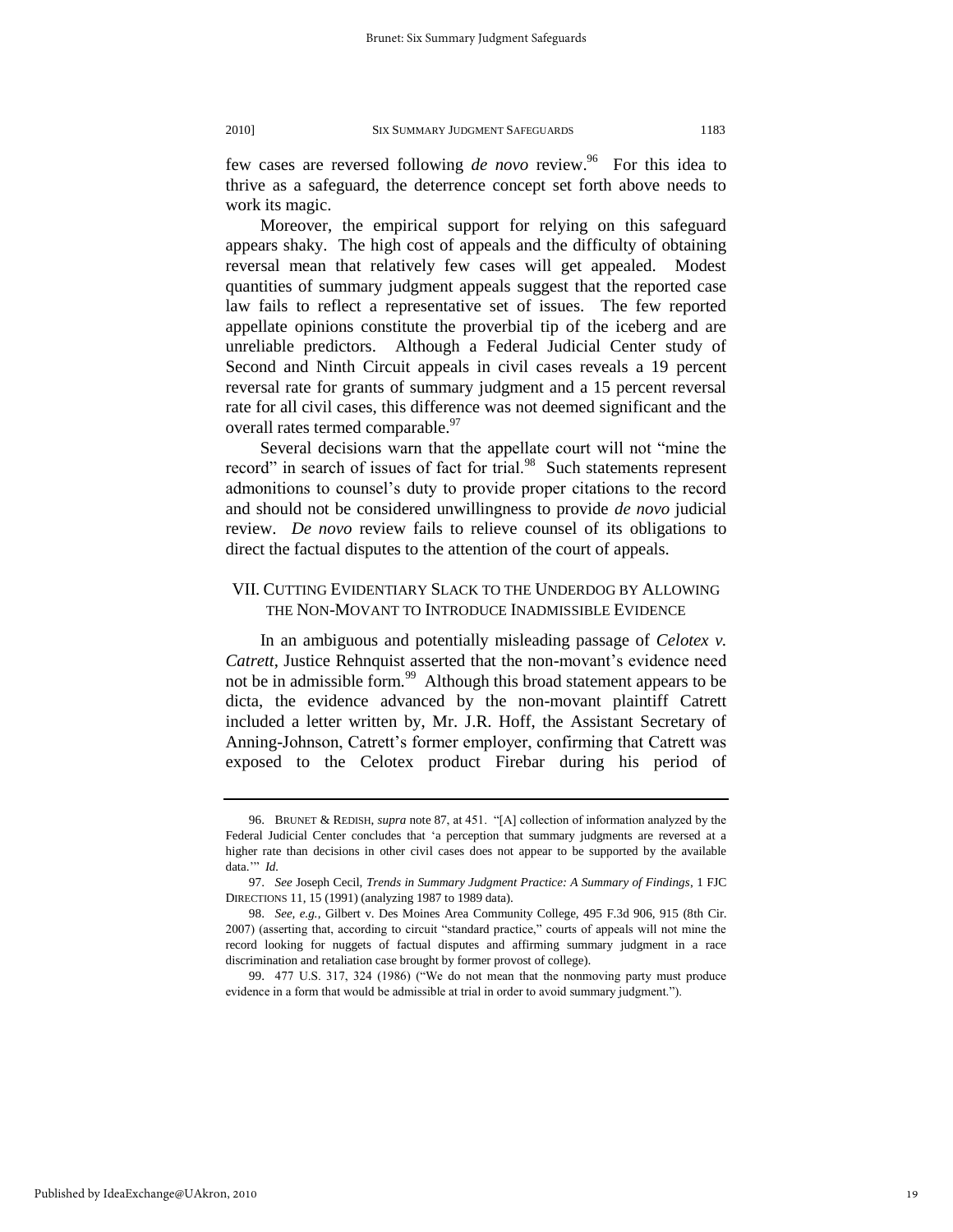employment.<sup>100</sup> This letter was hearsay at the summary judgment stage, but was fully capable of later upgrading in admissibility status at trial.<sup>101</sup> The ultimate denial of summary judgment in *Celotex* by the D.C. Circuit relied on this theory with Judge Robert Bork asserting that the Hoff letter could not be considered in the summary judgment record because it amounts to hearsay.<sup>102</sup>

Of course, there is no FRCP textual support for the cutting of evidentiary slack to a summary judgment non-movant. Nevertheless, some decisions liberally follow Justice Rehnquist's proposition despite Rule  $56(e)$ 's requirement that affidavits meet admissibility standards.<sup>103</sup> The key word in Justice Rehnquist's potential evidentiary safeguard is "form."<sup>104</sup> The word "form" provides an opportunity to preserve a definitive ruling on admissibility of the non-movant's materials and essentially permits the trial judge to predict whether the proffered evidence can become admissible by the time of trial.<sup>105</sup>

While it is possible to argue that the majority intended to generally exempt the non-movant's proof from admissibility, it seems unlikely that Justice Rehnquist desired a broad exemption from the Federal Rules of Evidence. Professor John Kennedy"s assertion that "Justice Rehnquist still meant to say that in any event the content must be admissible" rings true.<sup>106</sup> Essentially this is a form-content theory with the non-moving party able to advance evidence in inadmissible form provided that the content of the summary judgment be capable of admission later at trial.

<sup>100.</sup> Catrett v. Johns-Manville Sales Corp., 826 F.2d 33, 35, 37 (D.C. Cir. 1987), *rev'd sub nom.*, Celotex v. Catrett, 477 U.S. 317 (1986).

<sup>101.</sup> *Id.* at 37 (considering the Hoff letter despite admissibility problems).

<sup>102.</sup> *Id.* at 42 (Bork, J., dissenting).

<sup>103.</sup> *See, e.g.*, Argo v. Blue Cross & Blue Shield of Kan., Inc., 452 F.3d 1193, 1199 (10th Cir. 2006) (permitting the non-movant to submit affidavits containing hearsay "on the theory that the evidence may ultimately be presented at trial in an admissible form."); Waldridge v. Am. Hoechst Corp., 24 F.3d 918, 920 (7th Cir. 1994) (concluding that a non-movant "need not tender evidence in a form that would be admissible at trial," but qualifying this assertion by stating that "of course, the evidence set forth must be of a kind admissible at trial"); McMillan v. W. E. Johnson, 88 F.3d 1573, 1584 (11th Cir. 1996), *aff'd*, 520 U.S. 781 (1997) (noting that *Celotex* was "simply allowing *otherwise admissible* evidence to be submitted in *inadmissible form* at the summary judgment stage, though at trial it must be submitted in admissible form" and insisting on some proof that hearsay would be capable of admission by trial). *Contra* Johnson v. Weld County, Colo., 594 F.3d 1202, 1210 (10th Cir. 2010) (reading Rehnquist dicta as still requiring rejection of hearsay evidence advanced by the nonmovant and affirming summary judgment for defendant in a workplace discrimination case).

<sup>104.</sup> *Celotex*, 477 U.S. at 324. *See supra* note 95.

<sup>105.</sup> *See* BRUNET & REDISH, *supra* not[e 87,](#page-17-0) at 225-27.

<sup>106.</sup> Kennedy, *supra* not[e 21,](#page-6-2) at 239.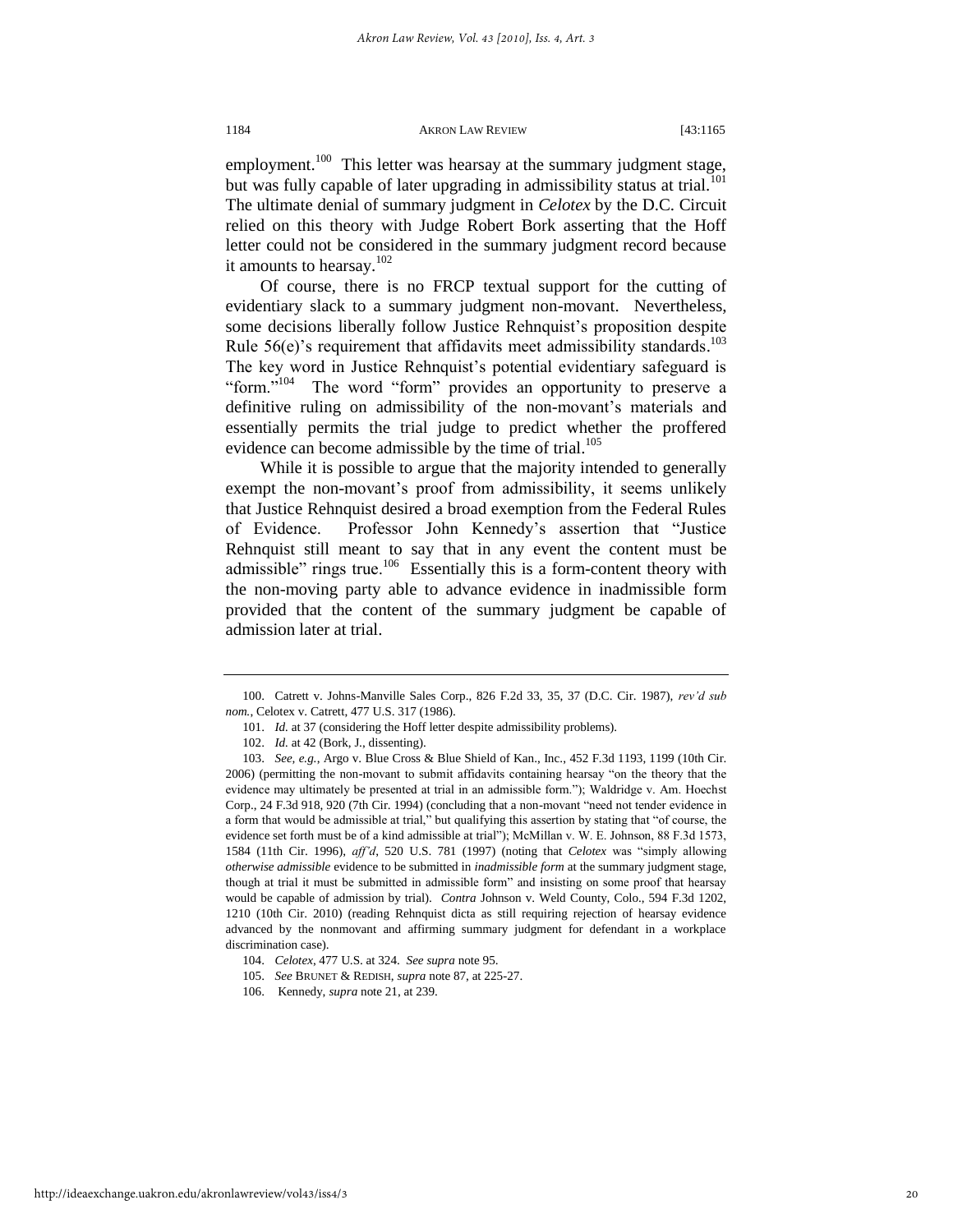Some decisions appropriately reject the non-movant's proof as inadmissible because it appears incapable of becoming admissible later at trial. $107$  Consider Judge Posner"s refusal to consider a hearsay statement advanced by the non-movant in *Eisenstadt v. Centel Corp.*<sup>108</sup> The hearsay evidence offered was an article from the *Chicago*  Tribune.<sup>109</sup> Judge Posner stated that because the article was not being attested, and that plaintiffs could easily have obtained the reporter"s affidavit, it was not admissible in summary judgment proceedings<sup>110</sup> to identify the affiant and failed to list the affiant in a pre-trial list of witnesses.

Other decisions generally mandate all summary judgment evidence to be of the type admissible at trial.<sup>111</sup> These decisions advance a clear and sensible policy of basing summary judgment dispositions upon trustworthy and reliable evidence and, for these reasons, merit praise.

Several decisions seem to consider inadmissible evidence of the non-movant without any analysis of its capability of admission into evidence at trial. For example, in *Bushman v. Halm*,<sup>112</sup> the court asserted that the nonmoving party "is not obligated to produce rebuttal evidence which would be admissible at trial" and considered a doctor"s report in ruling on summary judgment.<sup>113</sup> While these decisions aid the non-movant, they interject unreliability into the summary judgment process and seem beyond the analysis advanced in *Celotex.*<sup>114</sup> While Justice Rehnquist's dictum appears to lack support in the text, its spirit

111. *See, e.g.*, Argo v. Blue Cross & Blue Shield of Kan., Inc., 452 F.3d 1193, 1200 (10th Cir. 2006) (concluding that the materials opposing summary judgment must be those that would be admissible at trial); Shaver v. Indep. Stave Co., 350 F.3d 716, 723 (8th Cir. 2003) (rejecting nonmovant"s testimony as speculative and vague and concluding that "inadmissible evidence obtained in discovery cannot be used to defeat" summary judgment); Ambrose v. New England Ass'n of Schools & Colleges, Inc., 252 F.3d 488, 497 (1st Cir. 2001) (asserting that "[w]arding off summary judgment requires non-movants to provide materials of evidentiary quality").

<sup>107.</sup> *See, e.g.*, Eisenstadt v. Centel Corp., 113 F.3d 738, 742 (7th Cir. 1997).

<sup>108.</sup> *Id.*

<sup>109.</sup> *Id.* at 742.

<sup>110.</sup> *Id. See also* Hardrick v. City of Bolingbrook, 522 F.3d 758, 761, 764 (7th Cir. 2008) (reversing summary judgment in a civil rights claim involving alleged use of unreasonable force and rejecting district court finding that non-movant"s answers to interrogatories were hearsay); Cooper-Schut v. Visteon Auto. Sys., 361 U.S. 421, 429 (7th Cir. 2004) (affirming summary judgment for defendant former employer in a Title VII class brought by a former employee and rejecting affidavit proof proffered by the non-movant plaintiff because proof of non-movant failed to meet Rule 56(e)).

<sup>112. 798</sup> F.2d 651, 654-56 (3d Cir. 1986).

<sup>113.</sup> *Id. Accord*, O-So Detroit v. Home Ins. Co., 973 F. 2d 498, 505 (6th Cir. 1992) (considering affidavit of the non-movant without analysis of its admissibility at trial).

<sup>114.</sup> *See supra* notes 19, 22, 72-74, 95-96, 99-100 and accompanying text.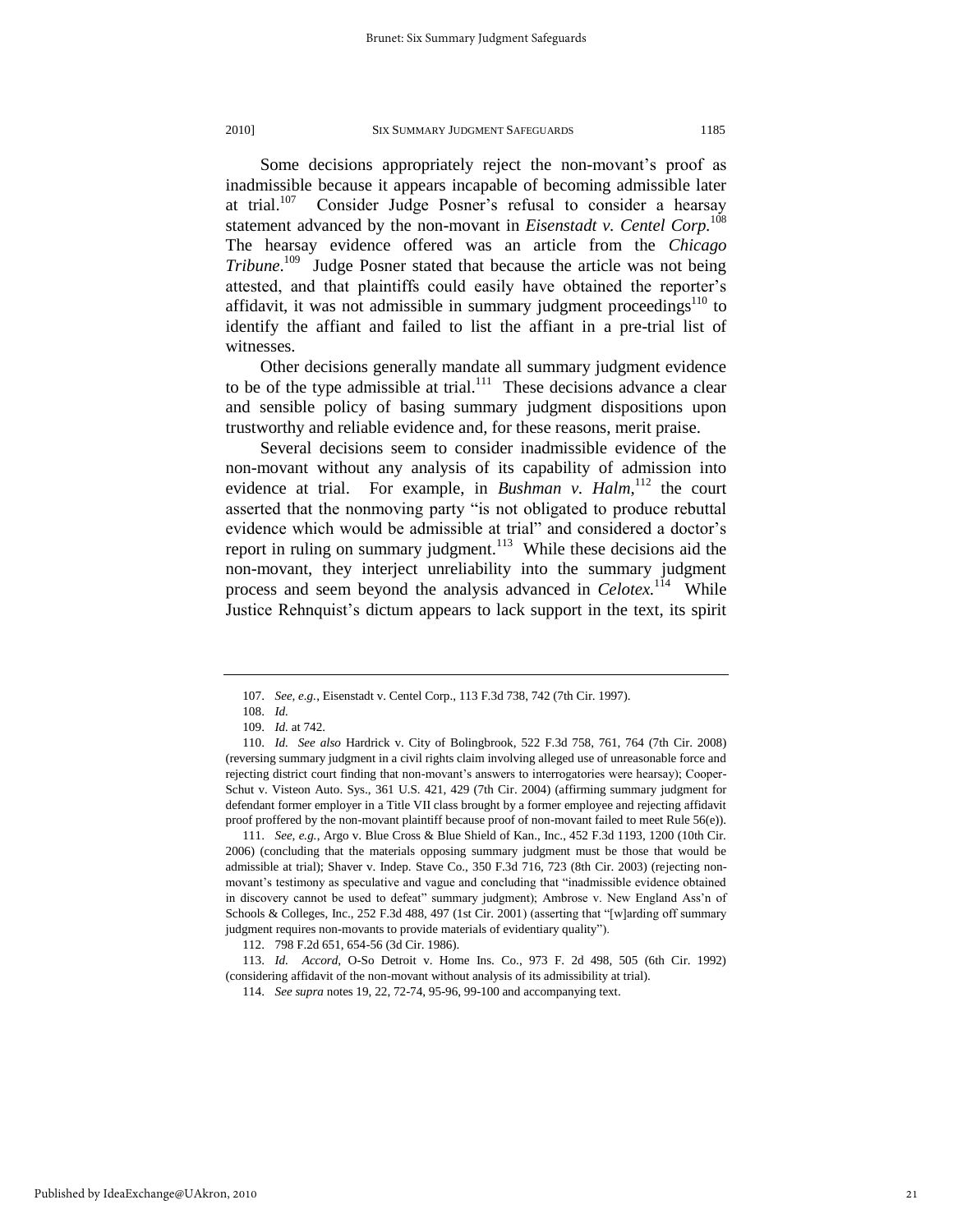supports admitting only that evidence that would meet admissibility rules $^{115}$ 

# VIII. CONCLUSION: RE-EVALUATING SUMMARY JUDGMENT **SAFEGUARDS**

This article looks at summary judgment in a positive manner. Summary judgment, when appropriately applied, is plainly constitutional and patently efficient in its ability to conserve scarce jury and judicial resources. The availability of summary judgment helps to define the facts and to focus the disputed factual issues. Such clarification of facts and law makes the case's outcome more probable, a dynamic that enhances settlement prospects by increasing certainty. At the same time, the existence of a settlement premium may up the ante for the nonmovant because the denial of a summary judgment motion increases the risk of loss for the movant and puts the non-movant one step closer to an expensive trial process. The existence of the settlement premium deters the filing of questionable or frivolous Rule 56 motions and means that a motion should not be filed without a reasonable chance of success.

Nevertheless, summary judgment is capable of misuse and misapplication. Several so-called safeguards facilitate fair and evenhanded application of summary judgment and serve to decrease erroneous grants of summary judgment.

This article evaluates six possible summary judgment "safeguards." I conclude that several possible safeguards are effective at deterring misuse of Rule 56 motions. The trial judge's inherent ability to find just one genuine issue of disputed fact operates as a delegation of discretion to deny summary judgment. This ability constitutes a significant safeguard and plays a starring role in denials of summary judgment.

In contrast, the admonition to use caution when assessing possible summary judgment in selected types of cases—antitrust, negligence, civil rights, or employment discrimination—appears to be more of a "handle with care" slogan than a rule. In the hands of a judge who subscribes to this idea, the "be careful" admonition might prevent some improper applications of summary judgment. However, this is a "handle with care" or "fragile" label that can be affixed to a case and then fully ignored. The handle with care idea "is what it is"—more of a warning than a binding rule of law and, like most warnings, fully capable of disregard.

<sup>115.</sup> *See supra* notes 72-74.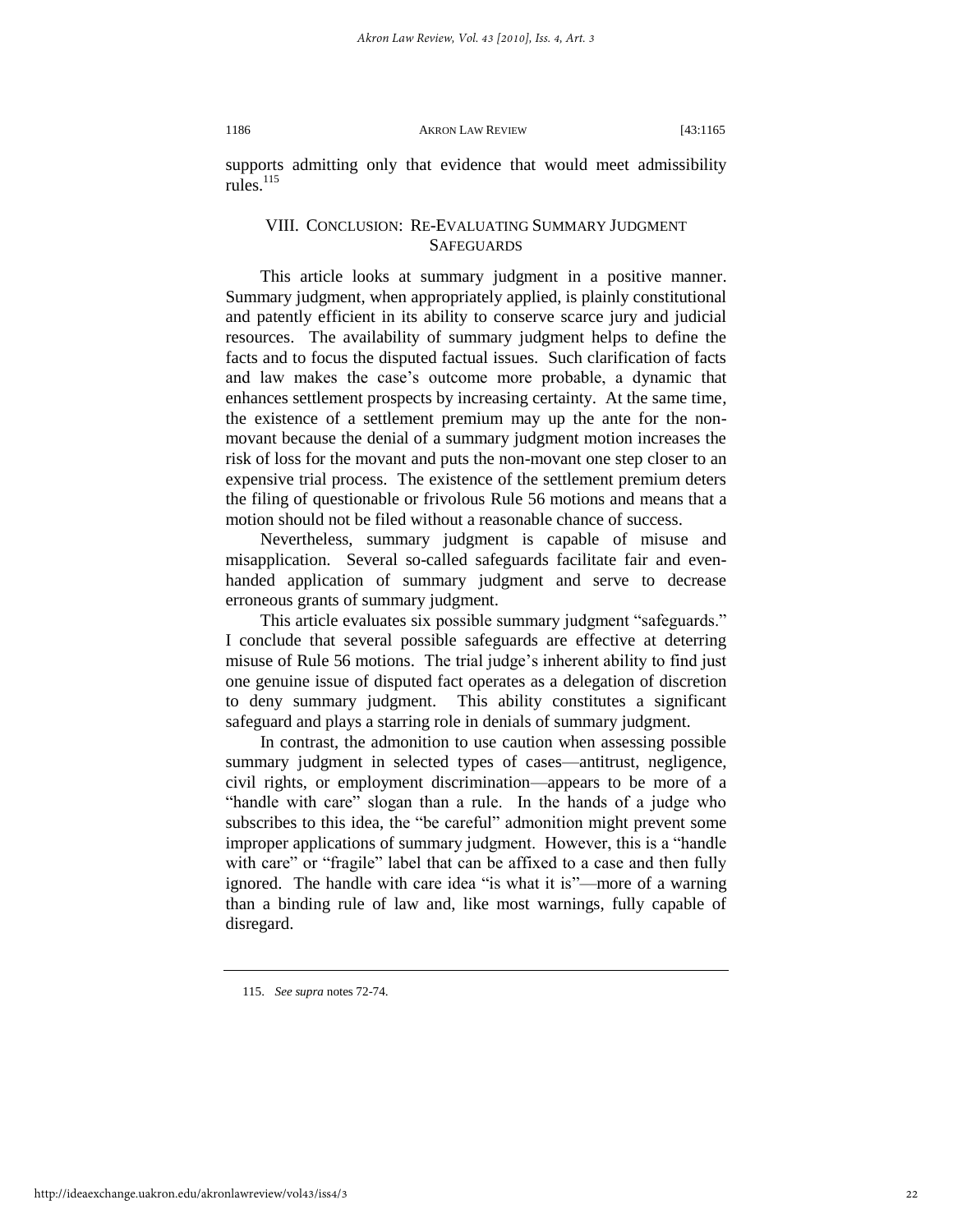The call for a "time-out" request by the non-movant is a more effective safeguard. It appears to be liberally granted and is readily available and operates in a manner to deter wrongful grants of summary judgment. This time-out procedure appropriately permits focused discovery to play a role in the summary judgment process and deters the possible movant tactic of a premature Rule 56 filing, before the nonmovant has had the opportunity to discover critical facts. However, a future problem with the time-out request is that plaintiffs who face motions to dismiss governed by *Ashcroft v. Iqbal*<sup>116</sup> are likely to seek a similar but unregulated time-out to seek discovery.<sup>117</sup> Such motions might cause a similar Rule 56(f) request to appear redundant and to atrophy.

The axiom that courts weigh inferences in favor of the non-movant is easy to say but difficult to apply with certainty. Some say that all evidence is inferential, making it problematic to apply the notion. Moreover, this axiom has been made redundant by use of the directed verdict standard that now governs summary judgment mechanics. A court may weigh inferences in favor of the party moved against but should grant summary judgment whenever a reasonable jury could not find for the non-movant. Put simply, the notion of inference weighing appears to be trumped by other more substantial tenets governing summary judgment.

The use of *de novo* review supplies a useful deterrent to judges on the edge of granting a Rule 56 motion. The existing quantum of serious review deters careless grants of summary judgment. In this way, robust appellate review is a safeguard of some value as a way to mitigate excessive and wayward grants of summary judgment by trial courts. Nonetheless, the high cost of appeal and the long odds at achieving a reversal combine to diminish the admitted value of *de novo* review.

Lastly, Justice Rehnquist's infamous and cryptic dictum in Celotex to exempt the non-movant from compliance with the Rules of Evidence plays a minimum role as a safeguard. The dictum suffers from a failure of authority and requires the district judge to predict whether an inadmissible piece of evidence can become admissible by trial. This crystal ball assessment is difficult to apply and corrupts a summary judgment process that needs accuracy and legitimacy, and that is advanced by the use of firm evidence norms.

Published by IdeaExchange@UAkron, 2010

<sup>116. 129</sup> S. Ct. 1937 (2009).

<sup>117.</sup> *See, e.g.*, Malveaux, *supra* not[e 79.](#page-16-0)